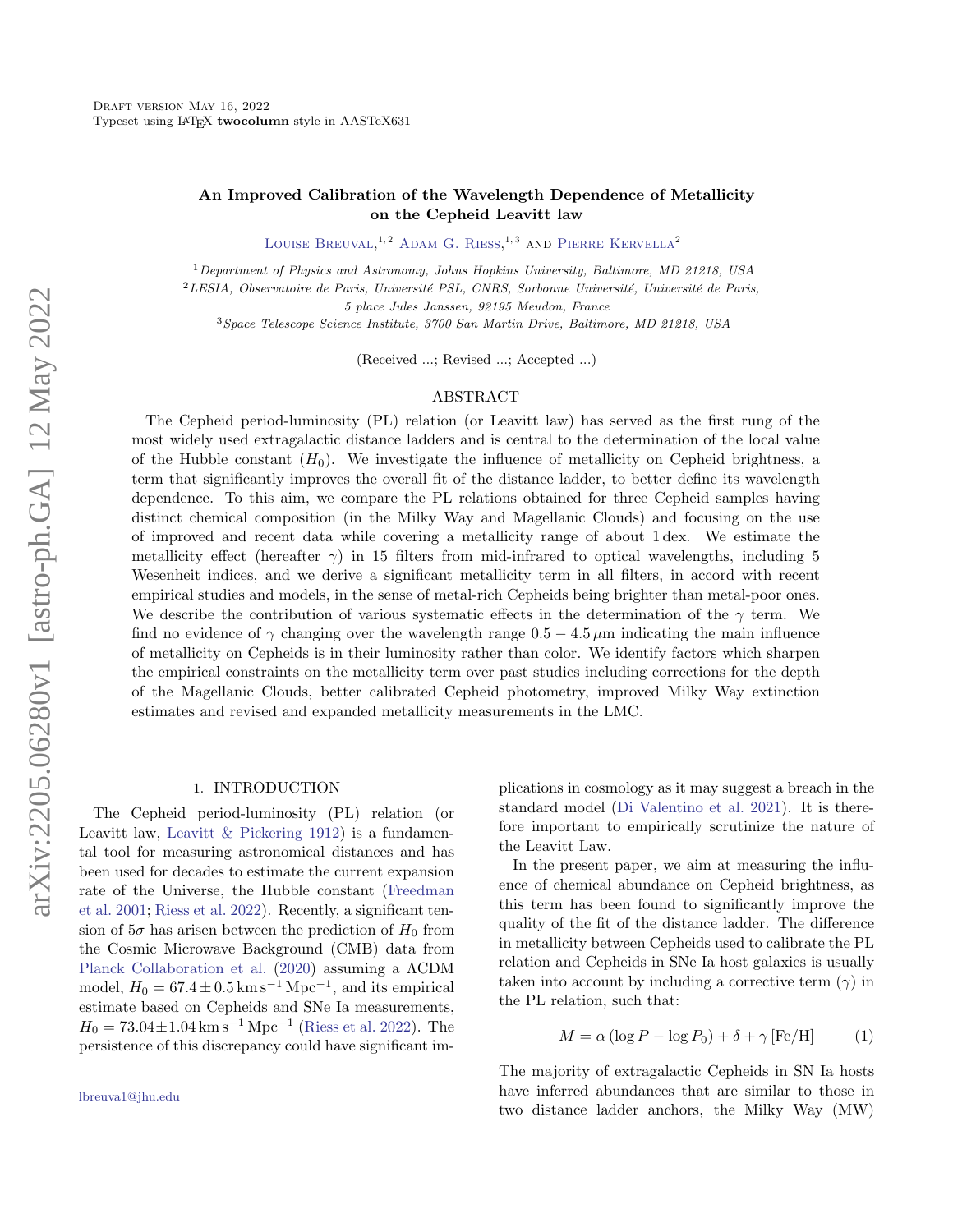and NGC 4258, in terms of metal content (see Fig. 21 in [Riess et al.](#page-17-2) [2022\)](#page-17-2). However, the Large Magellanic Cloud (LMC) which contains more metal-poor Cepheids, is also often used as an anchor in the distance ladder: its distance was measured with high precision by Pietrzyński et al. [\(2019\)](#page-17-4) using detached eclipsing binaries (DEBs). The improved characterization of the distance ladder depends on an improved constraint on the metallicity term to span such a range of metallicity. The best accuracy on this term can thus be obtained by using an even larger metallicity range including the even more metal poor Small Magellanic Cloud (SMC) and its recently measured DEB distance [\(Graczyk et al.](#page-17-5) [2020\)](#page-17-5).

Various estimates of the metallicity effect were published in the last two decades, based on different methods, samples, photometry, distances or chemical abundances. They are listed in Table [1.](#page-1-0) Early studies using nonlinear convecting models [\(Bono et al.](#page-16-1) [1999,](#page-16-1) [2008;](#page-16-2) [Caputo et al.](#page-16-3) [2000;](#page-16-3) [Marconi et al.](#page-17-6) [2005\)](#page-17-6) based on masses and luminosities provided by stellar evolutionary calculations predicted a positive metallicity effect  $(\gamma > 0)$ , meaning that metal-rich Cepheids are fainter than metal-poor ones. A positive metallicity term might be explained as a strictly atmospheric effect from line blanketing with higher metallicity producing more absorption lines to decrease the flux emitted by the star and make it appear fainter than expected in the optical [\(Freedman & Madore](#page-16-4) [2011\)](#page-16-4), although this explanation does not address possible changes to a Cepheid's bolometric luminosity. More recently, [Anderson et al.](#page-16-5) [\(2016\)](#page-16-5) used stellar models from the Geneva group including the effects of shellular rotation and derived a strong negative dependence in the optical and NIR (see Sect. [5.4\)](#page-11-0), meaning that metal-rich Cepheids would be brighter.

<span id="page-1-0"></span>On the other hand, almost all recent empirical studies have obtained a negative metallicity term  $(\gamma < 0)$  based on extragalatic Cepheids [\(Macri et al.](#page-17-7) [2006;](#page-17-7) [Scowcroft](#page-17-8) [et al.](#page-17-8) [2009\)](#page-17-8), Baade-Wesselink distances of Milky Way and Magellanic Cloud Cepheids [\(Storm et al.](#page-18-0) [2011a;](#page-18-0) [Groenewegen](#page-17-9) [2013;](#page-17-9) [Gieren et al.](#page-17-10) [2018\)](#page-17-10), DEB distances for Magellanic Cloud Cepheids (Wielgórski et al. [2017\)](#page-18-1), Gaia DR2 or EDR3 parallaxes [\(Groenewegen](#page-17-11) [2018;](#page-17-11) [Ripepi et al.](#page-17-12) [2020,](#page-17-12) [2021;](#page-17-13) [Riess et al.](#page-17-14) [2021\)](#page-17-14). [Romaniello](#page-17-15) [et al.](#page-17-15) [\(2008\)](#page-17-15) provided a range of metal abundances of individual LMC Cepheids which were used by [Freed](#page-16-4)man  $&$  Madore [\(2011\)](#page-16-4) to derive a negative metallicity term in the mid-infrared (MIR) Spitzer bands, becoming progressively weaker and then positive towards optical wavelengths, with a crossover around the near infrared (NIR). However, a significant revision as well as an expansion of these measurements by [Romaniello et al.](#page-17-16) [\(2022\)](#page-17-16) concluded there was no significant differences among the individual metallicities of LMC Cepheids, negating the ability to constrain the metallicity term internal to the LMC. Non-trivial depth of the Magellanic Clouds is also an important factor as the scale of the metallicity term between the Clouds and the Milky Way is  $< 0.1$  mag.

Improving data quality necessitates a study of the metallicity term outside the context of the distance ladder and over a broader range of wavelength. Because the accuracy required to resolve the metallicity term, a few hundreths of a magnitude, is comparable to historic zeropoint errors, consistent calibration of Cepheid photometry is paramount. While the distance ladder combines constraints on the metallicity term from both metallicity gradients within hosts and abundance differences between hosts [\(Riess et al.](#page-17-2) [2022\)](#page-17-2), we focus here on the constraints from the latter as these offer the best combination of simplicity, wavelength coverage and constraining power.

In [Breuval et al.](#page-16-6) [\(2021\)](#page-16-6) (hereafter [B21\)](#page-16-6), we calibrated  $\gamma$  in 7 ground-based filters covering NIR and optical wavelengths, including two Wesenheit indices. The present work aims at improving, expanding and complementing this preliminary study with new data, in particular by including two additional mid-infrared (MIR) Spitzer bands, three additional optical Gaia bands as well as three supplementary Wesenheit indices (including the HST reddening-free  $W_H$  band used in the SH0ES papers, e.g. [Riess et al.](#page-17-2) [2022\)](#page-17-2), resulting in a total of 15 different filters. The large wavelength coverage  $(0.5 < \lambda < 4.5 \,\mu\text{m})$  also allows for a study of a possible dependence between  $\gamma$  and  $\lambda$ . Following [B21,](#page-16-6) we adopt three Cepheid samples of different chemical abundance which also have precise distances: Milky Way, LMC and SMC Cepheids. Sect. [2](#page-1-1) describes the data used in this analysis. The method is outlined in Sect. [3](#page-6-0) and the results are given in Sect. [4.](#page-7-0) We discuss our findings in Sect. [5](#page-10-0) and conclude with perspectives in Sect. [6.](#page-15-0)

# 2. DATA

<span id="page-1-1"></span>This section describes the catalogs used in this analysis (photometry, reddenings, distances and metallicities), they are listed in Table [2.](#page-4-0)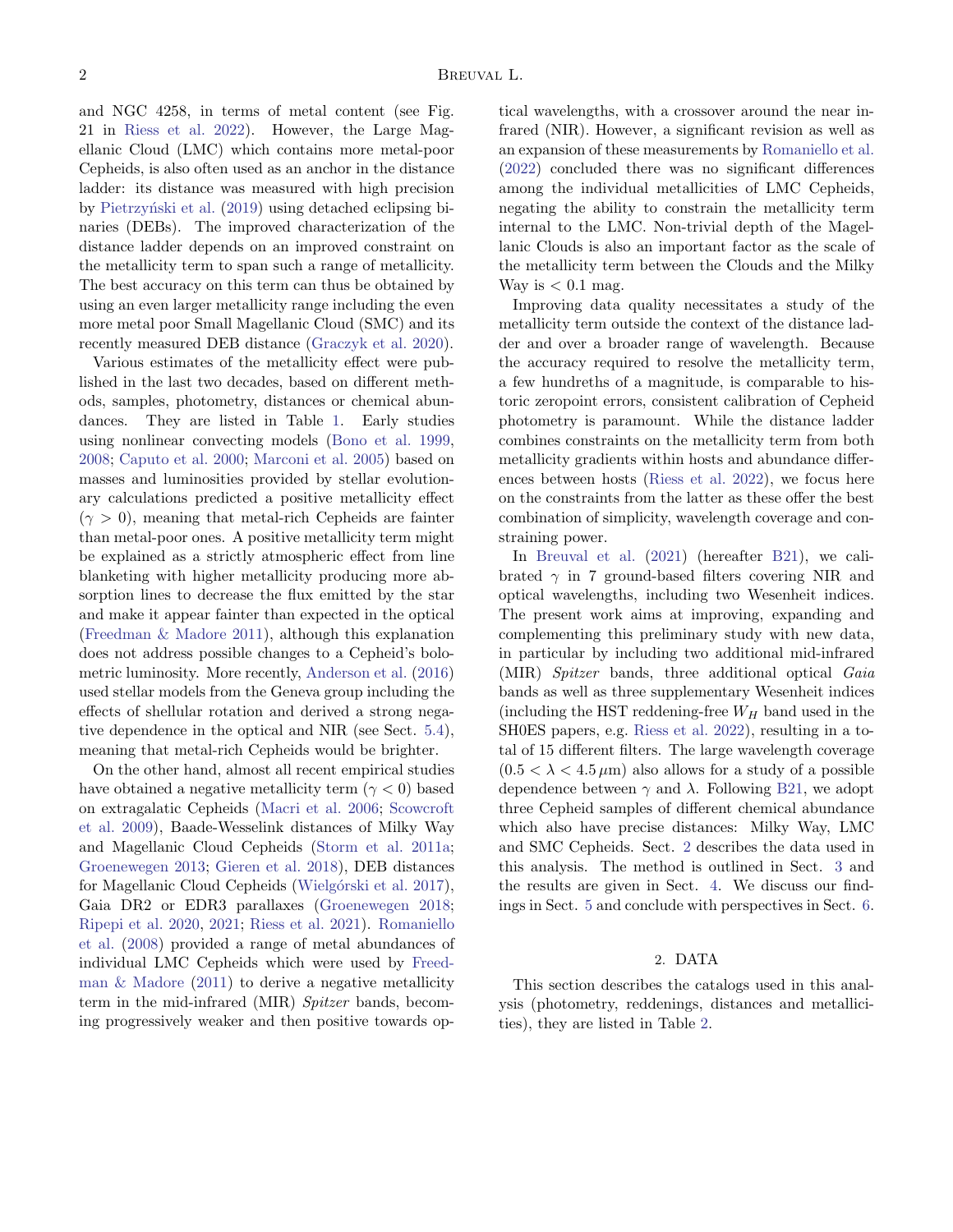| <b>Band</b>             | $\gamma$                           | Reference                | Method                                         |                |  |  |
|-------------------------|------------------------------------|--------------------------|------------------------------------------------|----------------|--|--|
|                         | THEORETICAL STUDIES                |                          |                                                |                |  |  |
| $\boldsymbol{V}$        | $+0.40$                            | Bono et al. (1999)       | Nonlinear convecting models                    | [Fe/H]         |  |  |
| K                       | $-0.08$                            |                          |                                                |                |  |  |
| $W_{VI}$                | $+0.27$                            | Caputo et al. (2000)     | Nonlinear convecting models                    | [Fe/H]         |  |  |
| $W_{VI}$                | $\gamma > 0$                       | Marconi et al. (2005)    | Nonlinear convecting models                    | [Fe/H]         |  |  |
| $W_{VI}$                | $+0.05 \pm 0.03$                   | Bono et al. $(2008)$     | Nonlinear convecting models                    | $[{\rm Fe/H}]$ |  |  |
| $\boldsymbol{V}$        | $-0.277 \pm 0.102$                 | Anderson et al. (2016)   | Geneva evolution models including              |                |  |  |
| $H_{\rm}$               | $-0.214 \pm 0.086$                 |                          | the effects of rotation $(2nd crossing)$ ,     |                |  |  |
| $W_{VI}$                | $-0.221 \pm 0.097$                 |                          | average between blue and red edge              |                |  |  |
| $W_H$                   | $-0.205 \pm 0.084$                 |                          |                                                |                |  |  |
|                         |                                    | <b>EMPIRICAL STUDIES</b> |                                                |                |  |  |
| $W_{VI}$                | $-0.24\pm0.16$                     | Kennicutt et al. (1998)  | 2 fields in M101                               | [O/H]          |  |  |
| $W_{VI}$                | $-0.24\pm0.05$                     | Sakai et al. (2004)      | TRGB/Cepheid distances to nearby galaxies      | [O/H]          |  |  |
| $W_{VI}$                | $-0.29\pm0.10$                     | Macri et al. (2006)      | 2 fields in NGC 4258                           | $\rm [O/H]$    |  |  |
| Κ                       | $\sim 0$                           | Romaniello et al. (2008) | $MW$ , LMC, SMC $+$ HR spectra                 | [Fe/H]         |  |  |
| $\boldsymbol{V}$        | $\gamma > 0$                       |                          |                                                |                |  |  |
| $W_H$                   | $-0.23 \pm 0.17$                   | Riess et al. $(2009)$    | HST photometry, NGC 4258                       | $\rm [O/H]$    |  |  |
| $W_{VI}$                | $-0.29 \pm 0.11$                   | Scowcroft et al. (2009)  | 4 fields in M33                                | $\rm [O/H]$    |  |  |
| $W_H$                   | $-0.10\pm0.09$                     | Riess et al. $(2011)$    | HST photometry, MW, LMC, NGC 4258              | [O/H]          |  |  |
| $\boldsymbol{V}$        | $+0.50 \pm 0.31$                   | Freedman & Madore (2011) | Abundances of individual LMC Cepheids          | [Fe/H]         |  |  |
| $\boldsymbol{J}$        | $+0.14\pm0.07$                     |                          |                                                |                |  |  |
| $H_{\rm}$               | $+0.05 \pm 0.02$                   |                          |                                                |                |  |  |
| $\cal K$                | $+0.02 \pm 0.03$                   |                          |                                                |                |  |  |
| $[3.6 \,\mu m]$         | $-0.39 \pm 0.16$                   |                          |                                                |                |  |  |
| $[4.5 \,\mu m]$         | $-0.25 \pm 0.18$                   |                          |                                                |                |  |  |
| $[5.8\,\mu\mathrm{m}]$  | $-0.39\pm0.17$                     |                          |                                                |                |  |  |
| $[8.0 \,\mu m]$         | $-0.38\pm0.16$                     |                          |                                                |                |  |  |
| $[3.6 \,\mu m]$         | $-0.09 \pm 0.29$                   | Freedman et al. (2011)   | MW, LMC, SMC                                   | [Fe/H]         |  |  |
| $\boldsymbol{V}$        | $+0.09 \pm 0.10$                   | Storm et al. $(2011a)$   | MW, LMC, SMC + IRSB BW distances               | [Fe/H]         |  |  |
| Ι                       | $-0.06 \pm 0.10$                   |                          | $p = 1.55 - 0.186 \log P$                      |                |  |  |
| $W_{VI}$                | $-0.23 \pm 0.10$                   |                          | (Storm et al. 2011b)                           |                |  |  |
| $\boldsymbol{J}$        | $-0.10 \pm 0.10$                   |                          |                                                |                |  |  |
| К                       | $-0.11 \pm 0.10$                   |                          |                                                |                |  |  |
| $\mathcal{W}_{JK}$<br>V | $-0.10 \pm 0.10$<br>$+0.23\pm0.11$ | Groenewegen (2013)       | $MW$ , LMC, SMC $+$ IRSB BW distances          |                |  |  |
| К                       | $-0.05\pm0.10$                     |                          | $p = 1.50 - 0.24 \log P$                       | [Fe/H]         |  |  |
| $W_{VK}$                | $+0.04 \pm 0.10$                   |                          |                                                |                |  |  |
| $W_H$                   | $-0.14 \pm 0.06$                   | Riess et al. $(2016)$    | HST photometry, MW, LMC, NGC 4258              | [O/H]          |  |  |
| $\boldsymbol{V}$        | $-0.022 \pm 0.076$                 | Wielgórski et al. (2017) | LMC, $SMC + DEB$ distances                     | [Fe/H]         |  |  |
| Ι                       | $-0.015 \pm 0.071$                 |                          |                                                |                |  |  |
| $\boldsymbol{J}$        | $-0.042 \pm 0.069$                 |                          |                                                |                |  |  |
| H                       | $-0.012 \pm 0.069$                 |                          |                                                |                |  |  |
| $\cal K$                | $-0.017 \pm 0.069$                 |                          |                                                |                |  |  |
| $W_{VI}$                | $-0.025 \pm 0.067$                 |                          |                                                |                |  |  |
| $W_{JK}$                | $-0.022 \pm 0.067$                 |                          |                                                |                |  |  |
| $\boldsymbol{V}$        | $-0.238\pm0.186$                   | Gieren et al. (2018)     | $MW, LMC, SMC + IRSB BW distances$             | [Fe/H]         |  |  |
| $\boldsymbol{I}$        | $-0.293 \pm 0.150$                 |                          | $p = 1.55 - 0.186 \log P$ (Storm et al. 2011b) |                |  |  |

Table 1. Empirical and theoretical estimates of the metallicity effect ( $\gamma$  in mag/dex) on Cepheid brightness.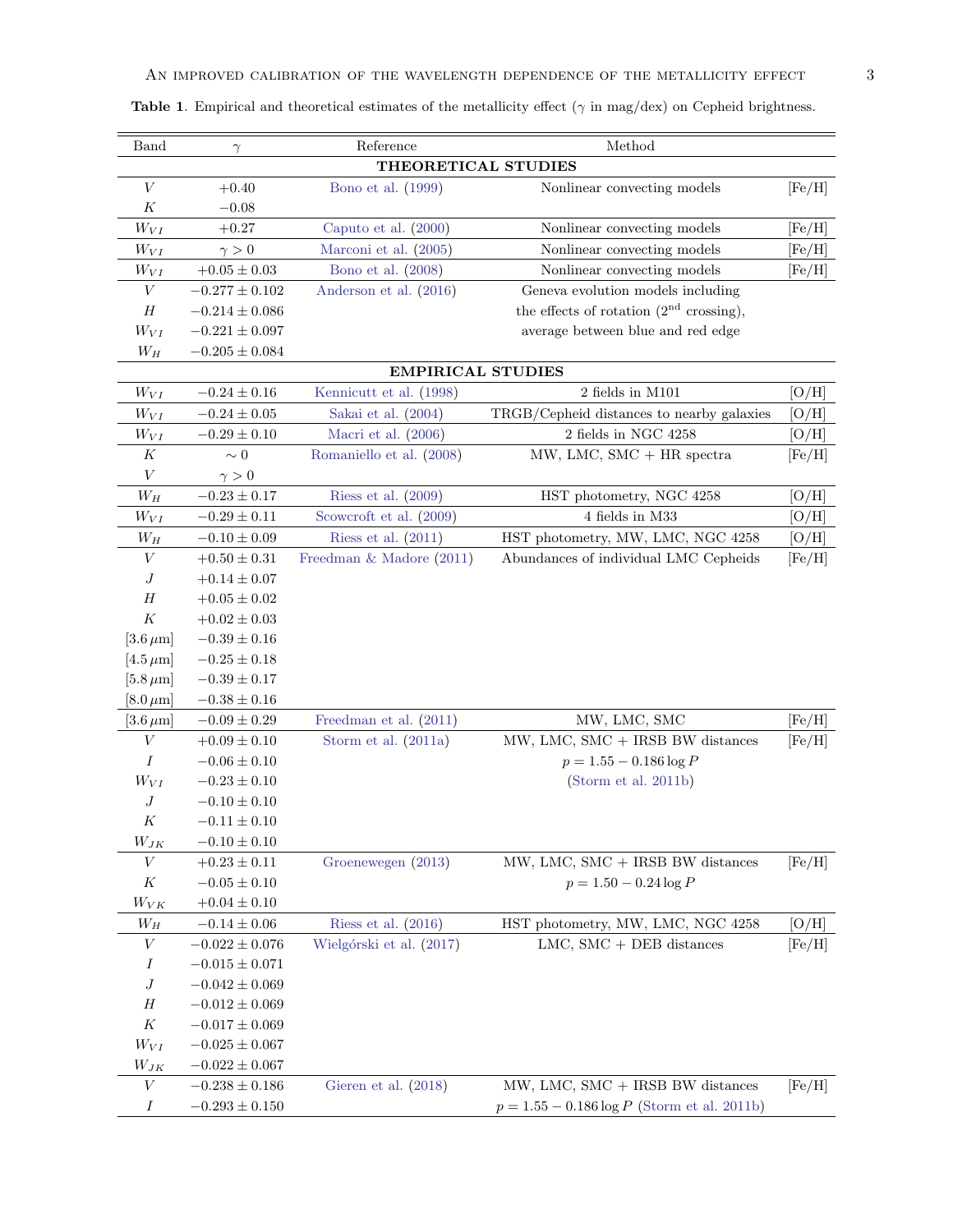Table [1](#page-1-0) (continued)

| Band             | $\gamma$           | Reference              | Method                                                   |        |
|------------------|--------------------|------------------------|----------------------------------------------------------|--------|
| $W_{VI}$         | $-0.335 \pm 0.059$ |                        |                                                          |        |
| J                | $-0.270 \pm 0.108$ |                        |                                                          |        |
| K                | $-0.232 \pm 0.064$ |                        |                                                          |        |
| $W_{JK}$         | $-0.221 \pm 0.053$ |                        |                                                          |        |
| $\boldsymbol{V}$ | $-0.041 \pm 0.260$ | Groenewegen (2018)     | MW Gaia DR2 parallaxes, $\text{ZP} = -0.046 \text{ mas}$ | [Fe/H] |
| K                | $-0.168 \pm 0.146$ |                        |                                                          |        |
| $W_{VK}$         | $-0.188 \pm 0.142$ |                        |                                                          |        |
| $W_H$            | $-0.17 \pm 0.06$   | Riess et al. $(2019)$  | HST photometry, MW, LMC, NGC 4258                        | [O/H]  |
| K                | $-0.082 \pm 0.138$ | Ripepi et al. (2020)   | MW <i>Gaia</i> DR2 parallaxes, $ZP = -0.049$ mas         | [Fe/H] |
| $W_{JK}$         | $-0.284 \pm 0.115$ |                        |                                                          |        |
| K                | $-0.456 \pm 0.099$ | Ripepi et al. $(2021)$ | MW $Gaia$ EDR3 parallaxes $+$ HR spectra                 | [Fe/H] |
| $W_{JK}$         | $-0.465 \pm 0.071$ |                        |                                                          |        |
| $W_{VK}$         | $-0.459 \pm 0.107$ |                        |                                                          |        |
| $\boldsymbol{V}$ | $-0.048 \pm 0.055$ | Breuval et al. (2021)  | MW, LMC, SMC                                             | [Fe/H] |
| $\overline{I}$   | $-0.138 \pm 0.053$ |                        | $Gaia$ EDR3 parallaxes + DEB distances                   |        |
| $W_{VI}$         | $-0.251 \pm 0.057$ |                        |                                                          |        |
| $\overline{J}$   | $-0.208 \pm 0.052$ |                        |                                                          |        |
| H                | $-0.152 \pm 0.092$ |                        |                                                          |        |
| K                | $-0.221 \pm 0.051$ |                        |                                                          |        |
| $W_{JK}$         | $-0.214 \pm 0.057$ |                        |                                                          |        |
| $W_H$            | $-0.217 \pm 0.046$ | Riess et al. $(2022)$  | Cepheids with HST/WFC3 photometry                        | [O/H]  |

#### 2.1. Photometry

<span id="page-3-0"></span>In order to minimize systematic uncertainties related to the use of disparate photometric systems present in many literature compilations of Cepheid magnitudes, we adopt the most homogeneous and consistently calibrated data sets available, while ensuring at the same time that the best light curve coverage is obtained for the Cepheids.

NIR ground  $J$ ,  $H$  and  $K$  filters: in the NIR, we adopted the photometry from [Monson & Pierce](#page-17-24) [\(2011\)](#page-17-24) transformed in the 2MASS system for MW Cepheids. Mean magnitudes of LMC Cepheids are taken from the Synoptic Survey by [Macri et al.](#page-17-25) [\(2015\)](#page-17-25) (hereafter [M15\)](#page-17-25) which also includes additional Cepheids from [Persson](#page-17-26) [et al.](#page-17-26) [\(2004\)](#page-17-26). Finally, the VISTA survey for the Magellanic Clouds (VMC) by [Ripepi et al.](#page-17-27) [\(2016\)](#page-17-27) provides J and K band light curves for a large number of SMC Cepheids. We complemented these data with the H band single epoch photometry from the [Kato et al.](#page-17-28) [\(2007\)](#page-17-28) Point Source Survey. Empirically-derived transformations for zeropoints and color terms are applied to bring LMC and SMC NIR photometry to match the 2MASS system, the details can be found in Sect. 2.2 and 2.3 in [B21.](#page-16-6)

Optical ground  $V$  and  $I$  filters: in the  $V$  and  $I$ bands, we adopt the compilation of light curves from [Berdnikov](#page-16-7) [\(2008\)](#page-16-7) for MW Cepheids. In the LMC and SMC, we adopt the OGLE-IV survey from Soszynski [et al.](#page-18-3) [\(2015\)](#page-18-3), combined with the Shallow Survey of bright LMC Cepheids by [Ulaczyk et al.](#page-18-4) [\(2013\)](#page-18-4). For consistency, we select the list of Cepheids from [Macri](#page-17-25) [et al.](#page-17-25) [\(2015\)](#page-17-25) for the LMC sample. We note the lack of a more consistently calibrated, modern set of all-sky optical Cepheid data for the Milky Way sample, making it the most limiting dataset in the following studies.

*Gaia* optical  $G$ ,  $BP$  and  $RP$  filters: We used the intensity averaged mean magnitudes provided in the Gaia DR2 "vari cepheid" catalog by [Clementini et al.](#page-16-8) [\(2019\)](#page-16-8) in the three optical Gaia bands, for Milky Way, LMC and SMC Cepheids. When the errors on apparent mean magnitudes are smaller than 0.001 mag, we set them to 0.010 mag. No updates to this were available in EDR3. These are internally photometrically consistent.

Spitzer mid-infrared [3.6  $\mu$ m] and [4.5  $\mu$ m] filters: A sample of 37 Galactic Cepheids were observed with the *Spitzer* Space Telescope, their mean magnitudes are provided in the mid-infrared  $[3.6 \,\mu m]$  and  $[4.5 \,\mu\text{m}]$  filters by [Monson et al.](#page-17-29) [\(2012\)](#page-17-29). Similarly, 85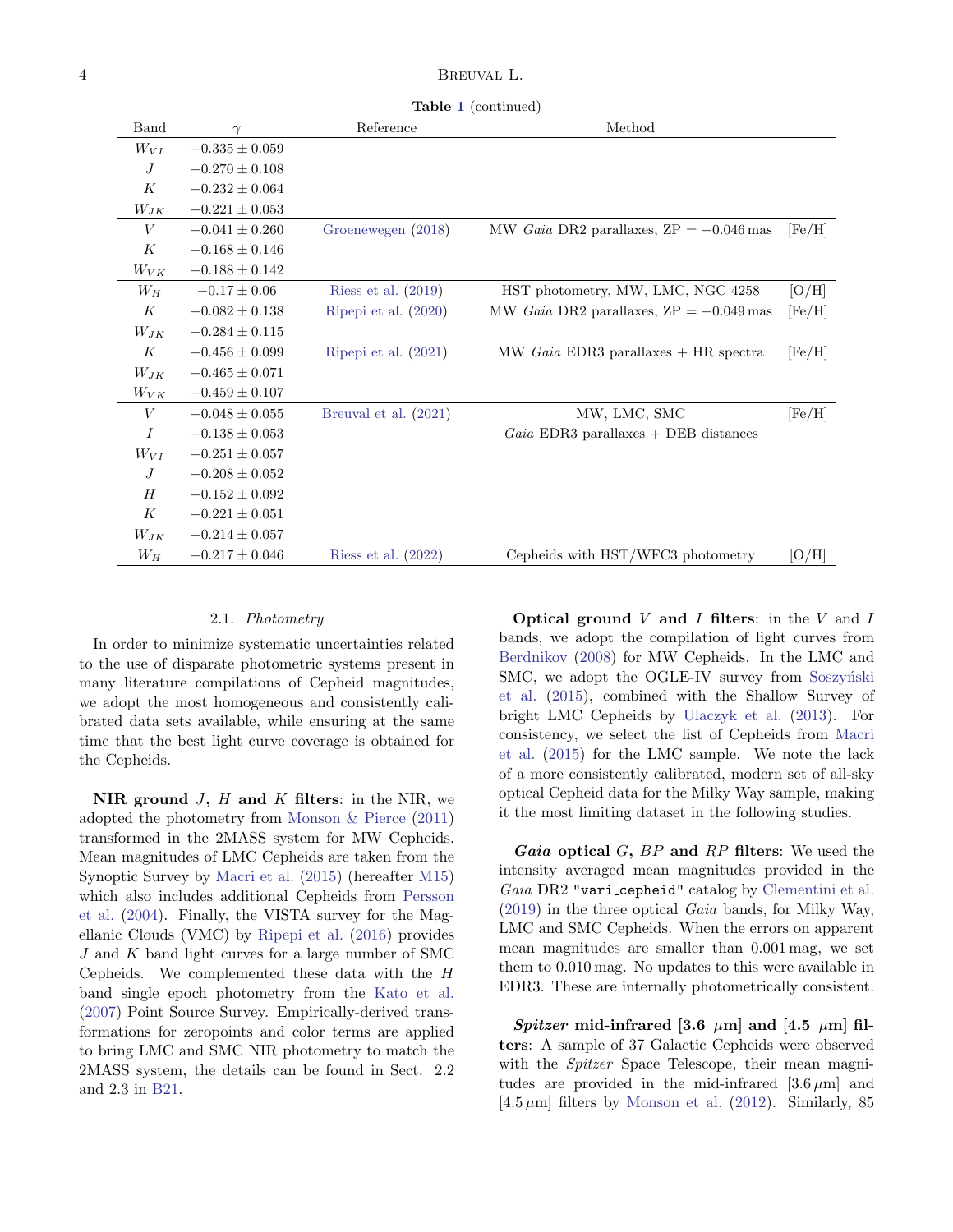|                                   | Milky Way                                        | Large Magellanic Cloud                   | Small Magellanic Cloud                 |
|-----------------------------------|--------------------------------------------------|------------------------------------------|----------------------------------------|
| V, I<br>Berdnikov (2008)          |                                                  | Soszyński et al. (2015)                  | Soszyński et al. (2015)                |
|                                   |                                                  | Ulaczyk et al. $(2013)$                  |                                        |
| J, H, K                           | Monson & Pierce $(2011)$                         | Macri et al. $(2015)$                    | $J, K$ : Ripepi et al. (2016)          |
|                                   |                                                  | Persson et al. $(2004)$                  | $H:$ Kato et al. $(2007)$              |
| G, BP, RP                         | Clementini et al. $(2019)$                       | Clementini et al. $(2019)$               | Clementini et al. (2019)               |
| $[3.6 \,\mu m]$ , $[4.5 \,\mu m]$ | Monson et al. $(2012)$                           | Scowcroft et al. (2011)                  | Scowcroft et al. (2016)                |
| F160W, F555W, F814W               | Riess et al. $(2021)$                            | Riess et al. $(2019)$                    |                                        |
| Reddening                         | (a) Bayestar dust map (Green et al. 2019)        | Skowron et al. (2021)                    | Skowron et al. (2021)                  |
|                                   | Period-color relation (Riess et al. 2022)<br>(b) | reddening maps                           | reddening maps                         |
|                                   | (c) SPIPS method (Trahin et al. 2021)            |                                          |                                        |
| Distance                          | Bailer-Jones et al. (2021) distances             | DEB distance                             | DEB distance                           |
|                                   | (includes ZP correction by)                      | $49.59 \pm 0.09 \pm 0.54$ kpc            | $62.44 \pm 0.47 \pm 0.81$ kpc          |
|                                   | Lindegren et al. $(2021)$                        | (Pietrzyński et al. 2019)                | $(Graczyk \text{ et al. } 2020)$       |
|                                   | $+$ additional ZP of 0.014 mas                   | + geometry correction                    | + geometry correction                  |
|                                   | (Riess et al. 2021)                              |                                          |                                        |
| Metallicity                       | Genovali et al. (2014, 2015)                     | Romaniello et al. (2022)                 | Gieren et al. $(2018)$                 |
|                                   | and references therein                           | $[Fe/H] = -0.407 \pm 0.020 \,\text{dex}$ | $[Fe/H] = -0.75 \pm 0.05 \,\text{dex}$ |
|                                   | $[Fe/H] = +0.085 \pm 0.022 \,\text{dex}$         |                                          |                                        |

<span id="page-4-0"></span>Table 2. References for the data adopted in this study.

LMC Cepheid and 90 SMC Cepheid mean magnitudes were measured in the same filters by [Scowcroft et al.](#page-17-30) [\(2011\)](#page-17-30) and [Scowcroft et al.](#page-17-31) [\(2016\)](#page-17-31) respectively. These are internally photometrically consistent.

Hubble Space Telescope (HST) Wide Field Camera 3 (WFC3) filters: The HST WFC3 filters  $F555W$ ,  $F814W$  and  $F160W$  are particularly interesting since they can be combined into the reddening-free Wesenheit index  $W_H$ , which is also used to observe extragalactic Cepheids [\(Riess et al.](#page-17-2) [2022\)](#page-17-2), cancelling photometric zero-point errors on the distance scale. [Riess et al.](#page-17-14) [\(2021\)](#page-17-14) provides HST/WFC3 photometry for 75 Milky Way Cepheids obtained by the spatial scanning technique. Similarly, [Riess et al.](#page-17-23) [\(2019\)](#page-17-23) measured HST/WFC3 mean magnitudes in the same filters for 70 LMC Cepheids. Unfortunately, there is currently no available HST photometry for SMC Cepheids: in the HST photometric system, the analysis will be limited to Galactic and LMC Cepheids only.

Systematic uncertainties: In  $V$ ,  $I$ ,  $J$ ,  $H$  and K, the photometry for Galactic and Magellanic Cloud Cepheids was obtained with different instruments and sometimes in different systems (see Table [2\)](#page-4-0): we include an error of 0.020 mag to the PL intercepts in these five filters for each host. For Gaia, Spitzer and HST photometry, the data are taken with the same instruments and reduced by the same teams for the 3 galaxies so they do not require any systematic zeropoint uncertainty.

Additionally, the [Berdnikov](#page-16-7) [\(2008\)](#page-16-7) catalog gathers observations made between 1986 and 2004 which are rather inhomogeneous, therefore we include quadratically an additional photometric zero-point uncertainty of  $0.010$  mag for MW Cepheids in V and I, which sums to a total systematic zeropoint difference between Cepheids in the MW and either Cloud of  $\sigma = 0.03$  mag in these bands. For the LMC sample, [M15](#page-17-25) reports zeropoint differences of  $0.018 \pm 0.067$ ,  $-0.016 \pm 0.058$  and  $0.000 \pm 0.054$  mag in J, H, K respectively between [M15](#page-17-25) and [Persson et al.](#page-17-26) [\(2004\)](#page-17-26), after transformation into the 2MASS system. We adopt these values as photometric zero-point error in the NIR for LMC Cepheids to account for the internal consistency of the [M15](#page-17-25) catalog. Finally, from the comparison between [Kato et al.](#page-17-28) [\(2007\)](#page-17-28) and VMC magnitudes in the SMC, a photometric zeropoint uncertainty of  $0.010$  mag is adopted in the J, H, K bands for the Cepheids of this galaxy.

### 2.2. Reddening

Apparent magnitudes must be carefully corrected for extinction, due to the presence of dust on the line of sight, using a reddening law and consistent  $E(B-V)$  values. Past studies have relied on the [Fernie et al.](#page-16-10) [\(1995\)](#page-16-10) database which is an inhomogeneous compilation of major colour excess determinations published since 1975 derived from 17 sources of mostly photoelectric data in non-standard bandpass systems and which are therefore inadequate for providing consistent reddening estimates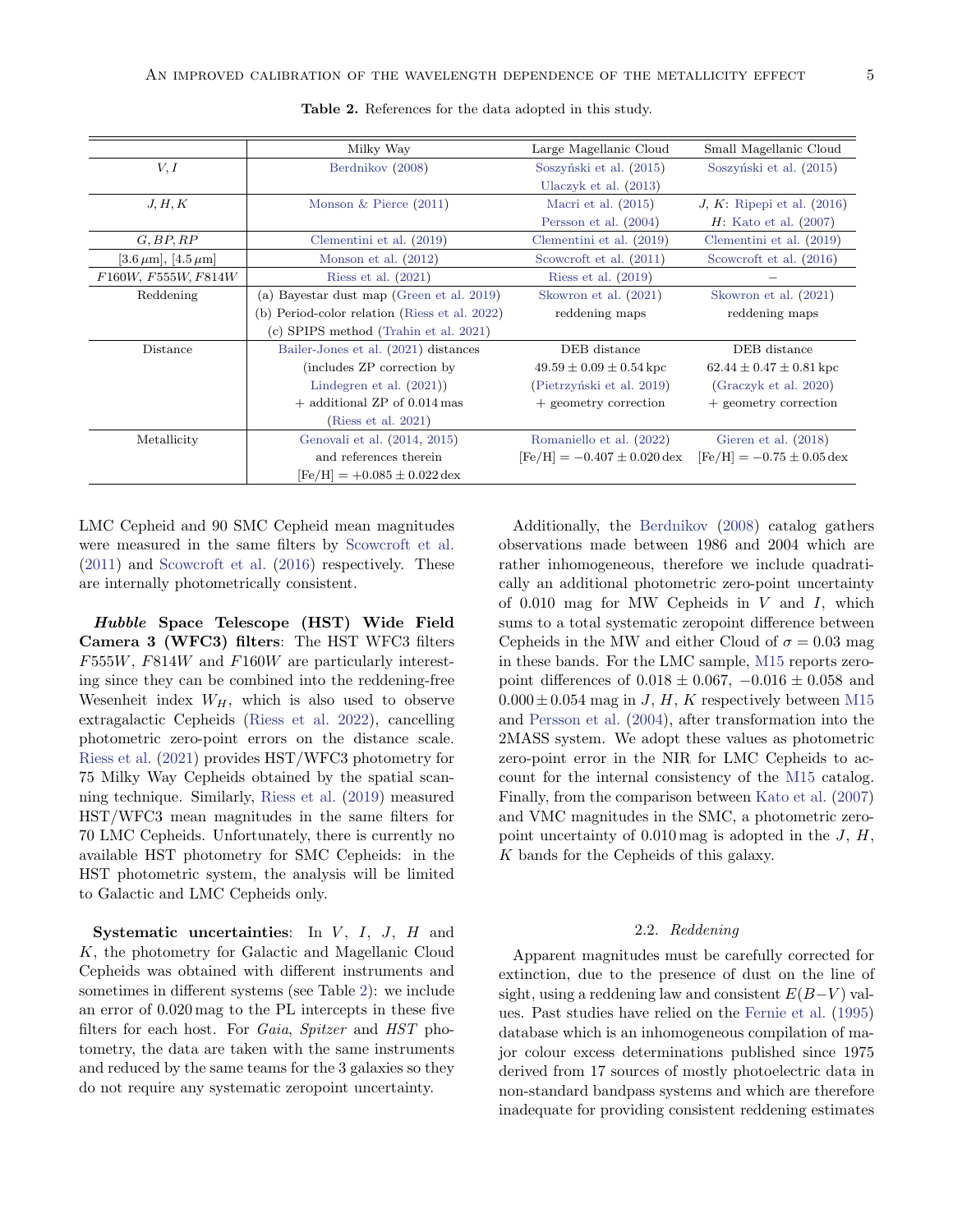<span id="page-5-0"></span>Table 3. Filters in which the effect of metallicity is calibrated in this study: effective central wavelength  $(\lambda_0^{\text{eff}})$ , ratios of total-to-selective absorption  $(R_{\lambda})$  from [Wang & Chen](#page-18-7) [\(2019\)](#page-18-7) assuming  $R_V = 3.1 \pm 0.1$ , and width of the instability strip (WIS).

| Filter          | $\lambda_0^{\text{eff}}$       | $R_{\lambda}$       | WIS   |
|-----------------|--------------------------------|---------------------|-------|
|                 | $(\mu m)$                      |                     | (mag) |
| BP              | 0.5387                         | $3.106 \pm 0.102$   | 0.22  |
| V               | 0.5525                         | $3.100 \pm 0.100$   | 0.22  |
| G               | 0.6419                         | $2.446 \pm 0.080$   | 0.22  |
| RP              | 0.7667                         | $1.826 + 0.060$     | 0.22  |
| $I_C$           | 0.7980                         | $1.732 + 0.061$     | 0.14  |
| $J_{\cdot}$     | 1.2345                         | $0.753 \pm 0.027$   | 0.11  |
| H               | 1.6393                         | $0.406 \pm 0.023$   | 0.09  |
| K               | 2.1757                         | $0.242 + 0.015$     | 0.07  |
| $[3.6 \,\mu m]$ | 3.545                          | $0.115 + 0.010$     | 0.07  |
| $[4.5 \,\mu m]$ | 4.442                          | $0.081 \pm 0.010$   | 0.07  |
|                 |                                | Wesenheit indices   |       |
| $W_G$           | $G-1.911(BP-RP)$               |                     | 0.10  |
| $W_{VI}$        |                                | $I-1.266(V-I)$      |       |
| $W_{JK}$        |                                | $K - 0.473 (J - K)$ |       |
| $W_{VK}$        |                                | $K - 0.085(V - K)$  |       |
| $W_H$           | $F160W - 0.386(F555W - F814W)$ |                     | 0.07  |

with an accuracy of a few hundreths of a magnitude across the sky needed for this study.

We make use of three different sources of reddening values for Milky Way Cepheids. The first one is the 3D dust maps by [Green et al.](#page-17-32) [\(2019\)](#page-17-32) based on homogeneous Gaia, Pan-STARRS 1 and 2MASS photometry. As a second method, we derive reddening values by comparing the observed color  $(V - I)_{obs}$  of Cepheids with their intrinsic color  $(V-I)_{\text{intr}}$  obtained from the period-color relation:  $(V - I)_{\text{intr}} = (0.25 \pm 0.01) \log P + (0.50 \pm 0.01)$ [\(Riess et al.](#page-17-2) [2022\)](#page-17-2). Finally, we adopt as third estimate the reddening values from [Trahin et al.](#page-18-6) [\(2021\)](#page-18-6) obtained with the SPIPS algorithm (Mérand et al. [2015\)](#page-17-36) for MW Cepheids having an optimal set of spectro-, photoand interferometric data. In the Monte Carlo sampling procedure described in Sect. [3.3,](#page-7-1)  $E(B-V)$  values are selected randomly among these three catalogs for each star and the procedure is repeated over 10,000 iterations which is a method we use to acount for the covariance of these methods. Finally, in the LMC and SMC we used the reddening maps by [Skowron et al.](#page-18-5) [\(2021\)](#page-18-5). Milky Way Cepheids are particularly affected by interstellar reddening: the stars of our MW sample have a mean  $E(B - V)$  of 0.5 mag (dispersion,  $\sigma = 0.3$  mag), while

in the LMC they have a mean  $E(B - V)$  of 0.11 mag  $(\sigma = 0.05$  mag) and of 0.05 mag ( $\sigma = 0.02$  mag) in the SMC. Reddening uncertainties are propagated through uncertainty in the reddening law in the next section.

### 2.3. Metallicity

For Milky Way Cepheids, we adopted in priority the iron abundances by [Genovali et al.](#page-17-35) [\(2015\)](#page-17-35) and complemented these values with the catalog by [Genovali et al.](#page-17-34) [\(2014\)](#page-17-34), with a mean uncertainty of 0.08 dex for both. The latter also provides additional abundances from the literature for 375 other Galactic Cepheids, for which we set the uncertainty to 0.1 dex. All metallicity measurements provided in these catalogs are rescaled to the same solar abundance. The weighted mean metallicity of our sample of Milky Way Cepheids is  $+0.085 \pm 0.022 \,\text{dex}$ , with a dispersion of 0.123 dex. We adopt this mean value for the Galactic Cepheid sample in the following. Although [Ripepi et al.](#page-17-13) [\(2021\)](#page-17-13) published new abundances for a sample of 47 MW Cepheids, most of them either have an uncertain pulsation mode or do not have well sampled light curves in the selected filters of our study, therefore we were not able to use them. We note that additional constraining power is available by retaining the individual MW abundances in the analysis [\(Riess](#page-17-14) [et al.](#page-17-14) [2021\)](#page-17-14) but we have chosen the simpler host-to-host analysis for its transparency.

[Romaniello et al.](#page-17-16) [\(2022\)](#page-17-16) recently obtained high resolution spectra for 89 Cepheids in the LMC and derived their chemical abundances and revised the measurements of those from [Romaniello et al.](#page-17-15) [\(2008\)](#page-17-15). They concluded that they are consistent within the errors with a single common abundance of −0.409 dex with a dispersion of 0.076 dex (similar to the uncertainty per measurement of 0.07 dex), which is more metal-poor by 0.1 dex and the breadth of the distribution is half as wide (see discussion in [Romaniello et al.](#page-17-16) [\(2022\)](#page-17-16). We adopt this mean value for all LMC Cepheids with an uncertainty of 0.02 dex. In the SMC, we follow [Gieren](#page-17-10) [et al.](#page-17-10) [\(2018\)](#page-17-10) and adopt a mean metal abundance of  $-0.75 \pm 0.05$  dex for all SMC Cepheids.

## 2.4. Distances

<span id="page-5-1"></span>Distances to Milky Way Cepheids are taken from the [Bailer-Jones et al.](#page-16-9) [\(2021\)](#page-16-9) catalog based on the Gaia EDR3 parallaxes [\(Gaia Collaboration et al.](#page-17-37) [2021\)](#page-17-37), as well as the associated uncertainties: we adopted the photogeometric distances which are derived using the  $(BP - RP)$  color, G magnitude, Gaia EDR3 parallaxes, and a direction-dependent prior accounting for the distribution of stellar distances along a line of sight and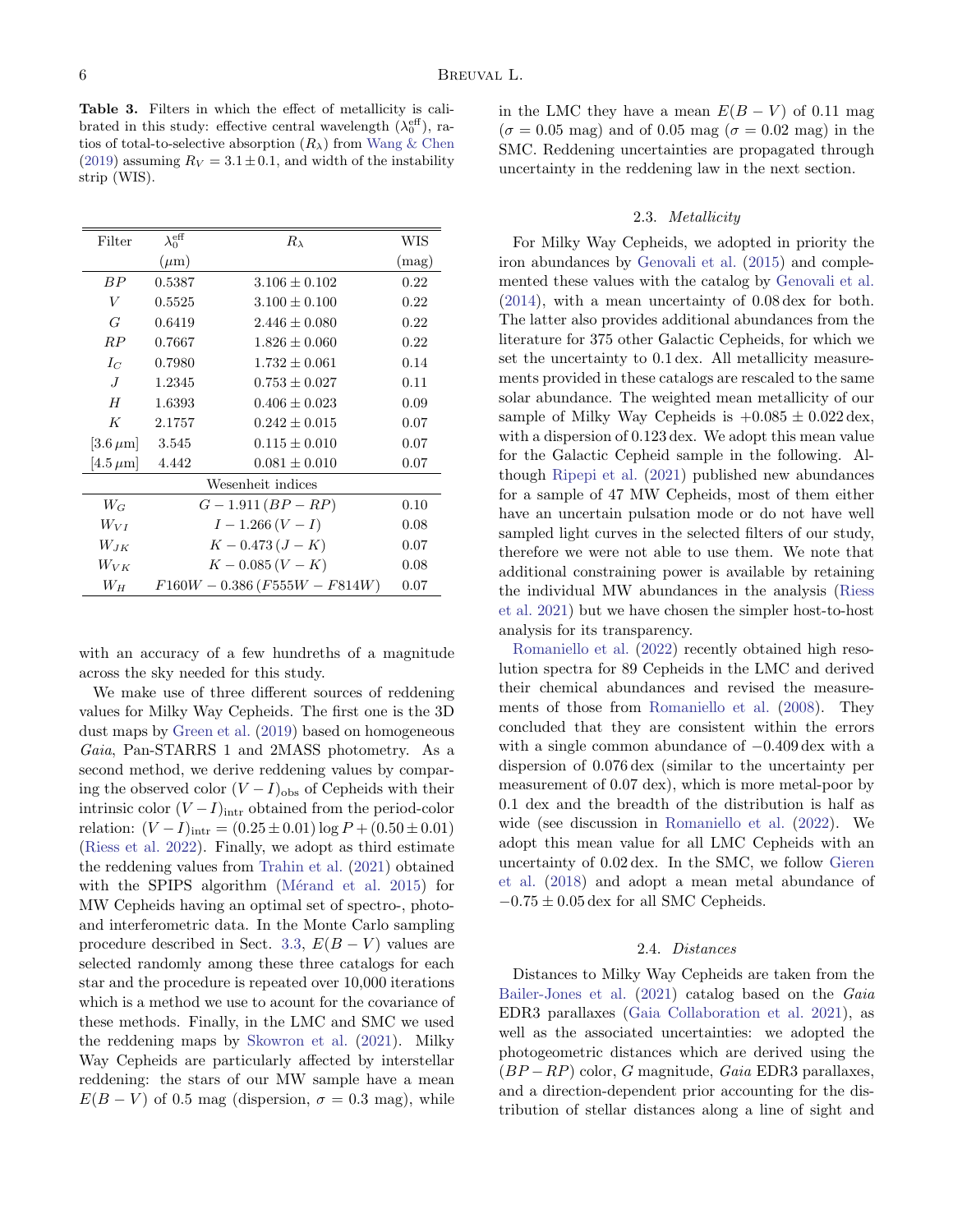for interstellar extinction. These distances include the [Lindegren et al.](#page-17-33) [\(2021\)](#page-17-33) zero-point correction on Gaia parallaxes. [Lindegren et al.](#page-17-33) [\(2021\)](#page-17-33) recommends to include an error of a few  $\mu$ as on the parallax zero-point so we assumed a  $5 \mu$ as uncertainty, which is equivalent to including a systematic error of  $\sim 0.02$  mag in terms of distance modulus for this sample of MW Cepheids.

The Milky Way Cepheids are much brighter than most stars in the Gaia catalogue with visual magnitudes of 6-9 mag, brighter than the range where the Gaia zero-point is well-calibrated. As a result it is recommended by the Gaia team to derive the zero-point in this magnitude range independently from the luminosity using the PL relation. Following this procedure, [Riess et al.](#page-17-14) [\(2021\)](#page-17-14) found that the [Lindegren et al.](#page-17-33) [\(2021\)](#page-17-33) zero-point is overestimated by approximately  $14 \mu$ as, which was confirmed by [Zinn](#page-18-8)  $(2021)$  from asteroseismology of bright red giants. We therefore applied a small additional correction  $(dr)$  to the [Bailer-Jones et al.](#page-16-9) [\(2021\)](#page-16-9) distances in order to take into account this zeropoint. A good approximation of this correction is to take  $dr = -r^2 d\varpi$  where  $d\varpi = -0.014$  mas and r is the original [Bailer-Jones et al.](#page-16-9)  $(2021)$  distance in kpc<sup>[1](#page-6-1)</sup>. Finally, all Cepheids with a Renormalized Unit Weight Error (RUWE) parameter larger than 1.4 were excluded from the sample as likely astrometric binaries.

For LMC Cepheids, we adopt the most precise distance to this galaxy obtained by Pietrzyński et al. [\(2019\)](#page-17-4) from a sample of 20 detached eclipsing binaries:  $49.59 \pm 0.09$  (stat.)  $\pm 0.54$  (syst.) kpc. This corresponds to a full uncertainty of 0.026 mag in distance modulus. For more precision on the adopted distance, the position of each Cepheid in the LMC is taken into account by applying the planar geometry correction by [Jacyszyn-](#page-17-38)[Dobrzeniecka et al.](#page-17-38) [\(2016\)](#page-17-38) (see [B21\)](#page-16-6).

With the same technique and assumptions, [Graczyk](#page-17-5) [et al.](#page-17-5) [\(2020\)](#page-17-5) published the most precise distance to the SMC from 15 eclipsing binary systems distributed around the core: they obtained a distance of  $62.44 \pm 0.47$  (stat.)  $\pm 0.81$  (syst.) kpc. This is equivalent to a full uncertainty of 0.032 mag in distance modulus. To account for the elongated shape of the SMC along the line of sight, we include the geometric model fit to the DEBs and described by the blue lines in Figure 4 of [Graczyk et al.](#page-17-5) [\(2020\)](#page-17-5), their equations are provided

in [B21](#page-16-6) (we also limit the selection of SMC Cepheids to a separation of < 0.6 deg between the Cepheids and the SMC center which together with the geometric correction we show greatly reduces their dispersion, see Sect. [3.1](#page-6-2) and [5.4\)](#page-11-0). Following [Riess et al.](#page-17-23) [\(2019\)](#page-17-23), we include these corrections directly on Cepheid magnitudes. Considering the standard deviation of three different geometry models, [Riess et al.](#page-17-23) [\(2019\)](#page-17-23) found a systematic uncertainty of 0.002 mag associated with the LMC geometry: we neglected this contribution to the error budget, since it is widely dominated by other systematics.

#### 3. METHOD

#### 3.1. Sample selection

<span id="page-6-2"></span><span id="page-6-0"></span>Among the Cepheid samples described in the previous section, a selection based on various criteria is performed. First, only fundamental mode Cepheids are considered: the pulsation modes are taken by order of priority from the [Ripepi et al.](#page-17-39) [\(2019\)](#page-17-39) reclassification, from [Groenewegen](#page-17-11) [\(2018\)](#page-17-11) and from the VSX database [\(Watson et al.](#page-18-9) [2006\)](#page-18-9). A second selection is performed based on the number of epochs available for a given light curve. For the MW sample, only Cepheids with at least 8 data points are considered. Regarding the LMC and SMC samples, a large number of Cepheids have less than 8 measurements per light curve in the NIR and excluding them would drastically reduce the sample, therefore a limit of 5 epochs per star is adopted. For all Cepheids, a minimum uncertainty of 10% on mean magnitudes is adopted as a precision limit. Additionally, due to the non-negligible depth of the Magellanic Clouds (especially that of the SMC), Cepheids outside of a radius of  $3^{\circ}$  around the LMC center and  $0.6^{\circ}$  around the SMC center are excluded from the analysis. These regions are found to be optimal as they minimize the scatter of the PL relation (see Sect. [5.4\)](#page-11-0) and together with the geometric correction reduces any potential separation from the mean of the DEBs. Finally, a selection based on pulsation periods is applied: due to a possible non-linearity of the PL relation at very short and very long periods or of overtones at short periods, the sample is limited to  $0.4 < \log P < 2$ .

## 3.2. Width of the Instability Strip

The finite width of the instability introduces additional scatter in the PL relation and should be included quadratically as an uncertainty in apparent magnitudes. In [Riess et al.](#page-17-23) [\(2019\)](#page-17-23), the width of the instability strip is obtained by taking the scatter of the PL relation

<span id="page-6-1"></span> $1$  The best way to include the additional 0.014 mas offset would be to infer new corrected distances using the [Bailer-Jones et al.](#page-16-9) [\(2021\)](#page-16-9) method, however it would be beyond the scope of this paper and would give similar results in terms of precision. A comparison for a few sources shows that the approximate approach is reliable to account for this correction (C. A. L. Bailer-Jones, private communication).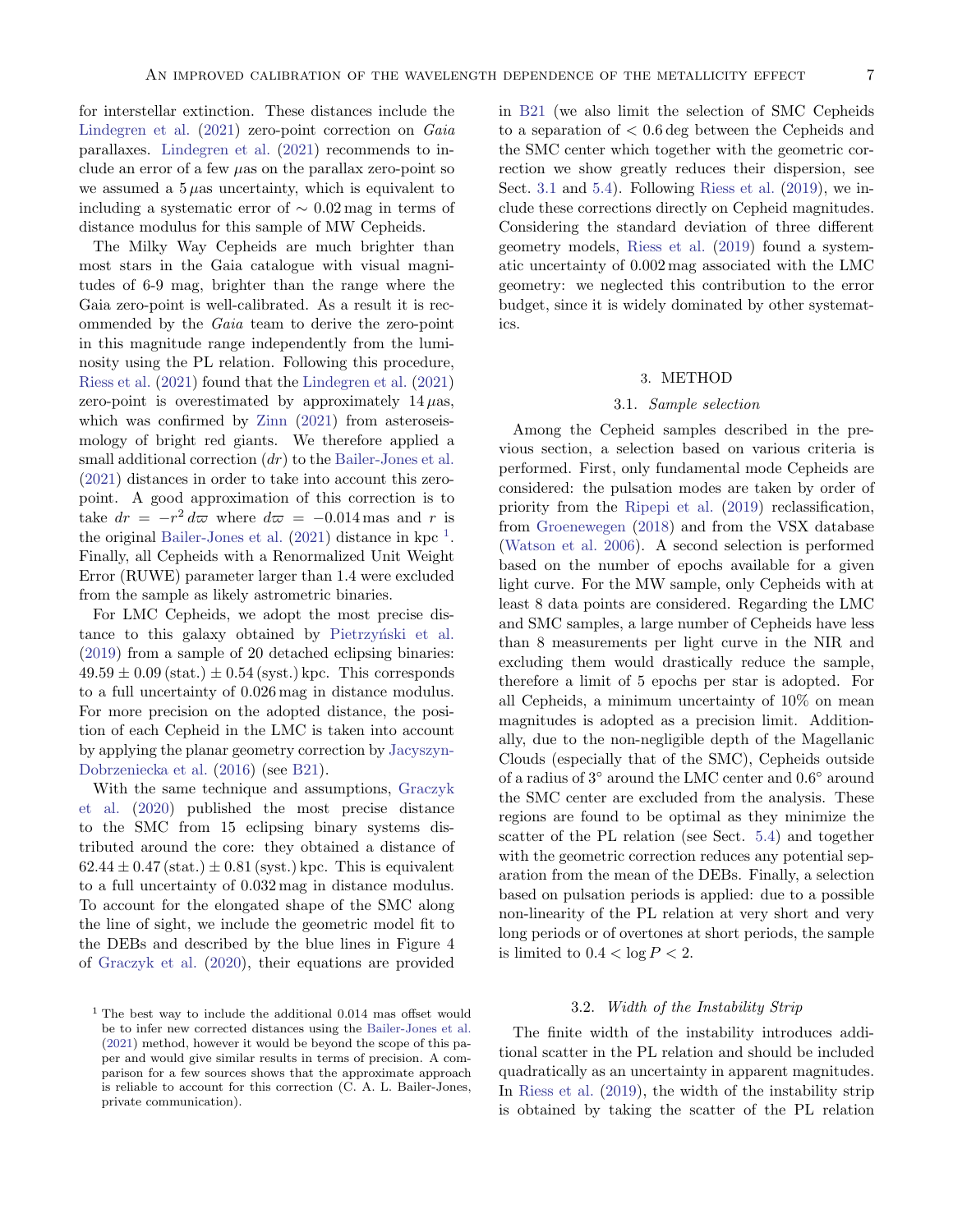(0.075 mag from their Table 3), and by subtracting quadratically the errors on photometric measurements (e.g. photometric inhomogeneities, phase corrections) which are of 0.030 mag. They obtained an intrinsic width of  $0.069 \,\mathrm{mag}$  for the instability strip in the  $W_H$ index. Similarly, the values in the  $V$  and  $I$  bands are  $0.22 \,\text{mag}$  and  $0.14 \,\text{mag}$  [\(Macri et al.](#page-17-7) [2006\)](#page-17-7). In the J, H and  $K$  bands, the study by [Persson et al.](#page-17-26)  $(2004)$  gives a width of 0.11 mag, 0.09 mag and 0.07 mag for the NIR instability strip. For Spitzer bands, we adopted a width of 0.07 mag [\(Scowcroft et al.](#page-17-30) [2011;](#page-17-30) [Monson et al.](#page-17-29) [2012\)](#page-17-29). Finally, it is difficult to estimate the width of the instability strip in Gaia bands because most calibrations from the literature either use Wesenheit indices or provide PL relations without correcting the extinction. Assuming that the  $G$ ,  $BP$  and  $RP$  bands are similar to the V band in terms of wavelength and PL dispersion, the width of the instability strip in Gaia bands is set to 0.22 mag. These values are listed in Table [3.](#page-5-0)

### 3.3. Period-luminosity-metallicity relation

<span id="page-7-1"></span>The absolute magnitude  $M_{\lambda}$  of a star is derived from its apparent magnitude  $m_\lambda$ , its reddening  $E(B-V)$  and its distance d in kpc by the equation:

$$
M_{\lambda} = m_{\lambda} - R_{\lambda}E(B - V) - 5\log d - 10 \qquad (2)
$$

Apparent magnitudes are corrected for the extinction using the [Wang & Chen](#page-18-7) [\(2019\)](#page-18-7) reddening law with parameter  $R_V = 3.1 \pm 0.1$  which yields the  $R_\lambda$  values listed in Table [3.](#page-5-0) The uncertainty of 0.1 in  $R_V$  and its propagation to other filters is intended to characterize the lineof-sight dispersion seen for similar stellar populations. Five Wesenheit indices are also considered [\(Madore](#page-17-40) [1982\)](#page-17-40), based on a combination of optical and NIR filters, such that  $W(\lambda_1, \lambda_2, \lambda_3) = m_{\lambda_1} - R(m_{\lambda_2} - m_{\lambda_3})$ with  $R = R_{\lambda_1}/(R_{\lambda_2} - R_{\lambda_3})$ . For the HST Wesenheit  $W_H$  we adopt  $R = 0.386 \pm 0.02$  [\(Riess et al.](#page-17-2) [2022\)](#page-17-2).

To measure the metallicity effect  $\gamma$  between the Galactic, LMC and SMC samples, the PL relation of the form

$$
M = \alpha (\log P - \log P_0) + \beta \tag{3}
$$

is first fitted in each of the three galaxies, with a common slope  $\alpha$  fixed to that of the LMC (since it has the largest number of Cepheids, the lowest PL dispersion and the slope least affected by non-uniformity of individual Cepheid distances). The three PL intercepts  $\beta$  are obtained from Monte Carlo sampling of the data and error distributions with 10,000 iterations: to ensure the robustness of the fit, the apparent magnitudes, distances,  $R_V$  and  $E(B-V)$  values are free to vary within the uncertainties during each iteration. In the case of the MW



<span id="page-7-3"></span>**Figure 1.** PL intercept  $(\beta)$  in the K band fitted with a common slope in the Milky Way, LMC and SMC as a function of the mean metallicity ( $[Fe/H]$ ) of the galaxy (Eq. [4\)](#page-7-2).

sample, the  $E(B - V)$  values are selected randomly for each star among the three previously described measures of extinction (see Table [2\)](#page-4-0) which will naturally account for their covariance. Systematic uncertainties due to photometric zero-points (see Sect. [2.1\)](#page-3-0) and to distance measurements (see Sect. [2.4\)](#page-5-1) are included quadratically to the intercept errors in the three galaxies. Finally, the metallicity term  $\gamma$  of the PL relation as defined in Eq. [1](#page-0-0) is obtained by fitting (again with Monte Carlo sampling) the relation:

<span id="page-7-2"></span>
$$
\beta = \gamma \left[ \text{Fe/H} \right] + \delta \tag{4}
$$

where  $\beta$  is the intercept of the PL relation, [Fe/H] is the mean metallicity in each of the three galaxies and  $\delta$  is the fiducial luminosity at  $\log P = 0.7$  and solar metallicity. As an example, Fig. [1](#page-7-3) illustrates the linear fit of Eq. [4](#page-7-2) in the  $K$  band.

#### 4. RESULTS

### 4.1. The PL relation

<span id="page-7-4"></span><span id="page-7-0"></span>In Sect. [4.2,](#page-9-0) the metallicity term  $(\gamma)$  of the PL relation is derived when the slopes  $(\alpha)$  are fixed to the same value in the three galaxies, in order to directly compare the intercepts  $(\beta)$ . However in this section we first calibrated the PL relation of the form  $M = \alpha(\log P - 0.7) + \beta$ in each galaxy where both the slope and the intercept are free to vary. This allows to check the consistency of the slopes in the three galaxies of different chemical composition. The coefficients are listed in Table [4](#page-8-0) and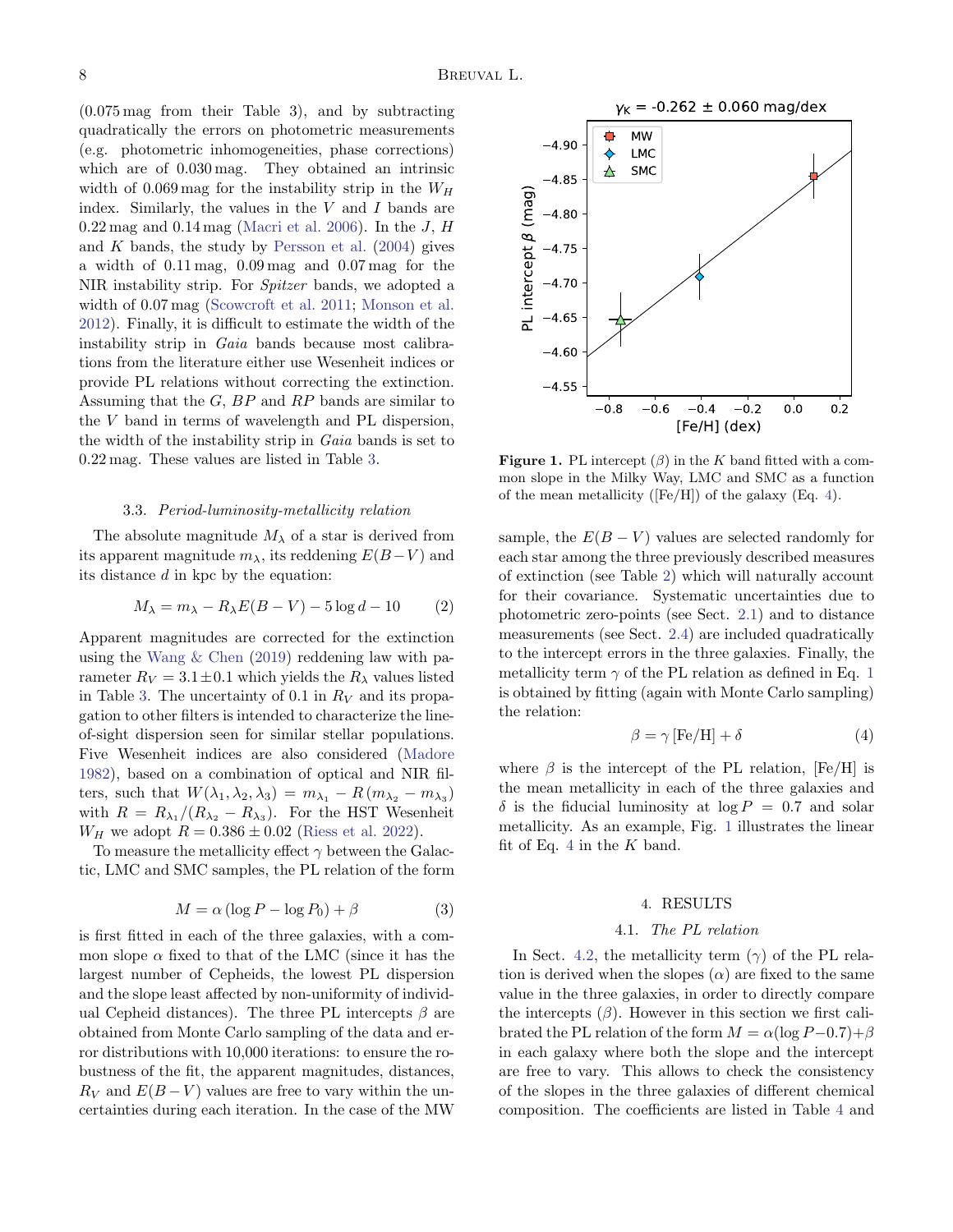| $-2.767 \pm 0.163$<br>$-3.084 \pm 0.063$<br>$-2.636 \pm 0.044$<br>$-3.108 \pm 0.066$<br>$156\,$<br>МW<br>0.36<br>${\cal BP}$<br>$492\,$<br>LMC<br>$-2.636 \pm 0.044$<br>$-3.013 \pm 0.031$<br>$-2.636 \pm 0.044$<br>$-3.013 \pm 0.031$<br>0.22<br>$229\,$<br><b>SMC</b><br>0.28<br>$-2.357 \pm 0.077$<br>$-2.950 \pm 0.037$<br>$-2.636 \pm 0.044$<br>$-2.946 \pm 0.038$<br>MW<br>$-2.775 \pm 0.140$<br>$-3.331 \pm 0.069$<br>$-2.728 \pm 0.038$<br>$-3.343 \pm 0.068$<br>184<br>0.34<br>$\boldsymbol{V}$<br>714<br>LMC<br>$-2.728 \pm 0.038$<br>$-3.181 \pm 0.036$<br>$-2.728 \pm 0.038$<br>$-3.182 \pm 0.036$<br>0.19<br><b>SMC</b><br>$-2.578 \pm 0.073$<br>$-3.082 \pm 0.042$<br>$-2.728 \pm 0.038$<br>$-3.083 \pm 0.042$<br>0.27<br>284<br>MW<br>166<br>$-2.856 \pm 0.117$<br>$-3.468 \pm 0.057$<br>$-2.847 \pm 0.039$<br>$-3.469 \pm 0.054$<br>0.33<br>$\cal G$<br>617<br>LMC<br>$-2.847 \pm 0.039$<br>$-3.273 \pm 0.029$<br>$-2.847 \pm 0.039$<br>$-3.274\pm0.029$<br>0.17<br>$251\,$<br><b>SMC</b><br>$-2.695 \pm 0.066$<br>$-3.184 \pm 0.037$<br>$-2.847 \pm 0.039$<br>$-3.181 \pm 0.036$<br>0.24<br>MW<br>$-2.887 \pm 0.106$<br>$-3.924 \pm 0.045$<br>$-2.907 \pm 0.039$<br>$-3.921 \pm 0.044$<br>0.29<br>147<br>RP<br>$492\,$<br>LMC<br>$-2.907 \pm 0.039$<br>$-3.806 \pm 0.029$<br>$-2.907 \pm 0.039$<br>$-3.807 \pm 0.029$<br>0.15<br>$229\,$<br><b>SMC</b><br>$-2.907 \pm 0.039$<br>0.21<br>$-2.760 \pm 0.064$<br>$-3.720 \pm 0.036$<br>$-3.716 \pm 0.036$<br>$157\,$<br>MW<br>$-2.958 \pm 0.109$<br>$-3.932 \pm 0.049$<br>$-2.960 \pm 0.023$<br>$-3.933 \pm 0.047$<br>0.26<br>$\cal I$<br>743<br>LMC<br>$-2.960 \pm 0.023$<br>$-2.960 \pm 0.023$<br>$-3.844 \pm 0.034$<br>0.14<br>$-3.844 \pm 0.034$<br>$\,298$<br>$_{\rm SMC}$<br>$-2.966 \pm 0.036$<br>$-2.960 \pm 0.023$<br>0.21<br>$-3.774 \pm 0.039$<br>$-3.774 \pm 0.039$<br>MW<br>$-3.100 \pm 0.081$<br>$-4.492 \pm 0.040$<br>$-3.155 \pm 0.015$<br>$-4.481 \pm 0.038$<br>68<br>0.19<br>$\boldsymbol{J}$<br>$775\,$<br>LMC<br>$-3.155 \pm 0.015$<br>$-4.337 \pm 0.038$<br>$-3.155 \pm 0.015$<br>$-4.337 \pm 0.038$<br>0.11<br>$263\,$<br><b>SMC</b><br>$-2.974 \pm 0.035$<br>$-4.255 \pm 0.040$<br>$-3.155 \pm 0.015$<br>0.17<br>$-4.251 \pm 0.040$<br>$\ensuremath{\text{MW}}\xspace$<br>$-3.176 \pm 0.012$<br>68<br>$-3.166 \pm 0.071$<br>$-4.743 \pm 0.036$<br>$-4.741\pm0.035$<br>0.18<br>$\boldsymbol{H}$<br>$-3.176 \pm 0.012$<br>$771\,$<br>LMC<br>$-3.176 \pm 0.012$<br>$-4.668 \pm 0.037$<br>$-4.668 \pm 0.037$<br>0.09<br>$287\,$<br><b>SMC</b><br>$-3.183 \pm 0.021$<br>$-4.574\pm0.039$<br>$-3.176 \pm 0.012$<br>0.17<br>$-4.573 \pm 0.039$<br>$64\,$<br>MW<br>$-3.194 \pm 0.061$<br>$-4.865 \pm 0.035$<br>$-3.237 \pm 0.010$<br>$-4.855 \pm 0.033$<br>0.17<br>$\cal K$<br>LMC<br>774<br>$-3.237 \pm 0.010$<br>$-4.709 \pm 0.033$<br>$-3.237 \pm 0.010$<br>$-4.709 \pm 0.033$<br>0.08<br><b>SMC</b><br>$-3.184 \pm 0.016$<br>$-4.648 \pm 0.039$<br>$-4.647 \pm 0.039$<br>0.15<br>$\,297$<br>$-3.237 \pm 0.010$<br>MW<br>$-3.551 \pm 0.072$<br>$-4.812 \pm 0.041$<br>$-3.339 \pm 0.050$<br>$-4.891 \pm 0.031$<br>0.15<br>20<br>82<br>$[3.6 \,\mu m]$<br>LMC<br>$-3.339 \pm 0.050$<br>0.10<br>$-3.339 \pm 0.050$<br>$-4.779 \pm 0.033$<br>$-4.779 \pm 0.027$<br>$\bf 23$<br><b>SMC</b><br>$-3.616 \pm 0.063$<br>$-4.536 \pm 0.049$<br>$-3.339 \pm 0.050$<br>$-4.690 \pm 0.035$<br>0.10<br>MW<br>20<br>$-3.474 \pm 0.080$<br>$-4.806 \pm 0.041$<br>$-3.247 \pm 0.050$<br>$-4.889 \pm 0.031$<br>0.16<br>82<br>LMC<br>$-3.247 \pm 0.050$<br>$-4.810 \pm 0.032$<br>$-3.247 \pm 0.050$<br>$-4.810 \pm 0.027$<br>0.11<br>$[4.5 \,\mu m]$<br>23<br>SMC<br>$-3.580 \pm 0.063$<br>$-4.758 \pm 0.035$<br>$-4.571 \pm 0.050$<br>$-3.247 \pm 0.050$<br>0.11<br>146<br>MW<br>$-3.256 \pm 0.046$<br>$-5.057 \pm 0.024$<br>$-3.387 \pm 0.018$<br>$-5.037 \pm 0.023$<br>0.21<br>$W_G$<br>LMC<br>$-3.387 \pm 0.018$<br>$-4.805 \pm 0.026$<br>$-3.387 \pm 0.018$<br>$-4.805 \pm 0.026$<br>0.10<br>493<br>$227\,$<br><b>SMC</b><br>$-3.404 \pm 0.025$<br>$-4.679 \pm 0.033$<br>$-4.678 \pm 0.033$<br>$-3.387 \pm 0.018$<br>0.16<br>$156\,$<br>MW<br>$-3.124 \pm 0.036$<br>$-4.768 \pm 0.039$<br>$-3.280 \pm 0.013$<br>$-4.738 \pm 0.039$<br>0.19<br>$712\,$<br>$W_{VI}$<br>LMC<br>$-3.280 \pm 0.013$<br>$-4.680 \pm 0.039$<br>$-3.280 \pm 0.013$<br>$-4.680 \pm 0.039$<br>0.08<br><b>SMC</b><br>0.14<br>284<br>$-3.254 \pm 0.021$<br>$-4.634 \pm 0.043$<br>$-3.280 \pm 0.013$<br>$-4.634 \pm 0.043$<br>62<br>MW<br>$-3.281 \pm 0.011$<br>0.16<br>$-3.211 \pm 0.059$<br>$-5.031 \pm 0.039$<br>$-5.015 \pm 0.037$<br>$W_{JK}$<br><b>LMC</b><br>$-3.281 \pm 0.011$<br>$-4.887 \pm 0.043$<br>$-3.281 \pm 0.011$<br>$-4.886 \pm 0.043$<br>0.08<br>775<br><b>SMC</b><br>$-3.286 \pm 0.016$<br>$-4.822 \pm 0.045$<br>$-3.281 \pm 0.011$<br>$-4.822 \pm 0.045$<br>0.14<br>264<br>MW<br>$-3.156 \pm 0.070$<br>$-5.014 \pm 0.042$<br>$-3.262 \pm 0.012$<br>$-4.989 \pm 0.039$<br>0.17<br>55<br><b>LMC</b><br>720<br>$W_{VK}$<br>$-3.262 \pm 0.012$<br>$-4.837 \pm 0.039$<br>$-3.262 \pm 0.012$<br>$-4.837 \pm 0.039$<br>0.07<br>$\rm SMC$<br>$-3.230 \pm 0.019$<br>$-4.779 \pm 0.044$<br>$-3.262 \pm 0.012$<br>$-4.779 \pm 0.044$<br>0.15<br>283<br>MW<br>$-3.363 \pm 0.054$<br>$-4.950 \pm 0.027$<br>$-3.305 \pm 0.039$<br>$-4.965 \pm 0.024$<br>0.17<br>61<br><b>LMC</b><br>$-3.305 \pm 0.039$<br>$W_H$<br>$-3.305 \pm 0.039$<br>$-4.822 \pm 0.032$<br>$-4.821 \pm 0.028$<br>0.08<br>69<br><b>SMC</b> | Filter | Galaxy | $\alpha_{\rm free}$ | $\beta_{\text{free}}$ | $\alpha_{\text{fixed}}$ | β | $\sigma$ | $N_{stars}$ |
|-----------------------------------------------------------------------------------------------------------------------------------------------------------------------------------------------------------------------------------------------------------------------------------------------------------------------------------------------------------------------------------------------------------------------------------------------------------------------------------------------------------------------------------------------------------------------------------------------------------------------------------------------------------------------------------------------------------------------------------------------------------------------------------------------------------------------------------------------------------------------------------------------------------------------------------------------------------------------------------------------------------------------------------------------------------------------------------------------------------------------------------------------------------------------------------------------------------------------------------------------------------------------------------------------------------------------------------------------------------------------------------------------------------------------------------------------------------------------------------------------------------------------------------------------------------------------------------------------------------------------------------------------------------------------------------------------------------------------------------------------------------------------------------------------------------------------------------------------------------------------------------------------------------------------------------------------------------------------------------------------------------------------------------------------------------------------------------------------------------------------------------------------------------------------------------------------------------------------------------------------------------------------------------------------------------------------------------------------------------------------------------------------------------------------------------------------------------------------------------------------------------------------------------------------------------------------------------------------------------------------------------------------------------------------------------------------------------------------------------------------------------------------------------------------------------------------------------------------------------------------------------------------------------------------------------------------------------------------------------------------------------------------------------------------------------------------------------------------------------------------------------------------------------------------------------------------------------------------------------------------------------------------------------------------------------------------------------------------------------------------------------------------------------------------------------------------------------------------------------------------------------------------------------------------------------------------------------------------------------------------------------------------------------------------------------------------------------------------------------------------------------------------------------------------------------------------------------------------------------------------------------------------------------------------------------------------------------------------------------------------------------------------------------------------------------------------------------------------------------------------------------------------------------------------------------------------------------------------------------------------------------------------------------------------------------------------------------------------------------------------------------------------------------------------------------------------------------------------------------------------------------------------------------------------------------------------------------------------------------------------------------------------------------------------------------------------------------------------------------------------------------------------------------------------------------------------------------------------------------------------------------------------------------------------------------------------------------------------------------------------------------------------------------------------------------------------------------------------------------------------------------------------------------------------------------------------------------------------------------------------------------------------------------------------------------------------------------------------------------------------------------------------------------------------------------------------------------|--------|--------|---------------------|-----------------------|-------------------------|---|----------|-------------|
|                                                                                                                                                                                                                                                                                                                                                                                                                                                                                                                                                                                                                                                                                                                                                                                                                                                                                                                                                                                                                                                                                                                                                                                                                                                                                                                                                                                                                                                                                                                                                                                                                                                                                                                                                                                                                                                                                                                                                                                                                                                                                                                                                                                                                                                                                                                                                                                                                                                                                                                                                                                                                                                                                                                                                                                                                                                                                                                                                                                                                                                                                                                                                                                                                                                                                                                                                                                                                                                                                                                                                                                                                                                                                                                                                                                                                                                                                                                                                                                                                                                                                                                                                                                                                                                                                                                                                                                                                                                                                                                                                                                                                                                                                                                                                                                                                                                                                                                                                                                                                                                                                                                                                                                                                                                                                                                                                                                                                                                           |        |        |                     |                       |                         |   |          |             |
|                                                                                                                                                                                                                                                                                                                                                                                                                                                                                                                                                                                                                                                                                                                                                                                                                                                                                                                                                                                                                                                                                                                                                                                                                                                                                                                                                                                                                                                                                                                                                                                                                                                                                                                                                                                                                                                                                                                                                                                                                                                                                                                                                                                                                                                                                                                                                                                                                                                                                                                                                                                                                                                                                                                                                                                                                                                                                                                                                                                                                                                                                                                                                                                                                                                                                                                                                                                                                                                                                                                                                                                                                                                                                                                                                                                                                                                                                                                                                                                                                                                                                                                                                                                                                                                                                                                                                                                                                                                                                                                                                                                                                                                                                                                                                                                                                                                                                                                                                                                                                                                                                                                                                                                                                                                                                                                                                                                                                                                           |        |        |                     |                       |                         |   |          |             |
|                                                                                                                                                                                                                                                                                                                                                                                                                                                                                                                                                                                                                                                                                                                                                                                                                                                                                                                                                                                                                                                                                                                                                                                                                                                                                                                                                                                                                                                                                                                                                                                                                                                                                                                                                                                                                                                                                                                                                                                                                                                                                                                                                                                                                                                                                                                                                                                                                                                                                                                                                                                                                                                                                                                                                                                                                                                                                                                                                                                                                                                                                                                                                                                                                                                                                                                                                                                                                                                                                                                                                                                                                                                                                                                                                                                                                                                                                                                                                                                                                                                                                                                                                                                                                                                                                                                                                                                                                                                                                                                                                                                                                                                                                                                                                                                                                                                                                                                                                                                                                                                                                                                                                                                                                                                                                                                                                                                                                                                           |        |        |                     |                       |                         |   |          |             |
|                                                                                                                                                                                                                                                                                                                                                                                                                                                                                                                                                                                                                                                                                                                                                                                                                                                                                                                                                                                                                                                                                                                                                                                                                                                                                                                                                                                                                                                                                                                                                                                                                                                                                                                                                                                                                                                                                                                                                                                                                                                                                                                                                                                                                                                                                                                                                                                                                                                                                                                                                                                                                                                                                                                                                                                                                                                                                                                                                                                                                                                                                                                                                                                                                                                                                                                                                                                                                                                                                                                                                                                                                                                                                                                                                                                                                                                                                                                                                                                                                                                                                                                                                                                                                                                                                                                                                                                                                                                                                                                                                                                                                                                                                                                                                                                                                                                                                                                                                                                                                                                                                                                                                                                                                                                                                                                                                                                                                                                           |        |        |                     |                       |                         |   |          |             |
|                                                                                                                                                                                                                                                                                                                                                                                                                                                                                                                                                                                                                                                                                                                                                                                                                                                                                                                                                                                                                                                                                                                                                                                                                                                                                                                                                                                                                                                                                                                                                                                                                                                                                                                                                                                                                                                                                                                                                                                                                                                                                                                                                                                                                                                                                                                                                                                                                                                                                                                                                                                                                                                                                                                                                                                                                                                                                                                                                                                                                                                                                                                                                                                                                                                                                                                                                                                                                                                                                                                                                                                                                                                                                                                                                                                                                                                                                                                                                                                                                                                                                                                                                                                                                                                                                                                                                                                                                                                                                                                                                                                                                                                                                                                                                                                                                                                                                                                                                                                                                                                                                                                                                                                                                                                                                                                                                                                                                                                           |        |        |                     |                       |                         |   |          |             |
|                                                                                                                                                                                                                                                                                                                                                                                                                                                                                                                                                                                                                                                                                                                                                                                                                                                                                                                                                                                                                                                                                                                                                                                                                                                                                                                                                                                                                                                                                                                                                                                                                                                                                                                                                                                                                                                                                                                                                                                                                                                                                                                                                                                                                                                                                                                                                                                                                                                                                                                                                                                                                                                                                                                                                                                                                                                                                                                                                                                                                                                                                                                                                                                                                                                                                                                                                                                                                                                                                                                                                                                                                                                                                                                                                                                                                                                                                                                                                                                                                                                                                                                                                                                                                                                                                                                                                                                                                                                                                                                                                                                                                                                                                                                                                                                                                                                                                                                                                                                                                                                                                                                                                                                                                                                                                                                                                                                                                                                           |        |        |                     |                       |                         |   |          |             |
|                                                                                                                                                                                                                                                                                                                                                                                                                                                                                                                                                                                                                                                                                                                                                                                                                                                                                                                                                                                                                                                                                                                                                                                                                                                                                                                                                                                                                                                                                                                                                                                                                                                                                                                                                                                                                                                                                                                                                                                                                                                                                                                                                                                                                                                                                                                                                                                                                                                                                                                                                                                                                                                                                                                                                                                                                                                                                                                                                                                                                                                                                                                                                                                                                                                                                                                                                                                                                                                                                                                                                                                                                                                                                                                                                                                                                                                                                                                                                                                                                                                                                                                                                                                                                                                                                                                                                                                                                                                                                                                                                                                                                                                                                                                                                                                                                                                                                                                                                                                                                                                                                                                                                                                                                                                                                                                                                                                                                                                           |        |        |                     |                       |                         |   |          |             |
|                                                                                                                                                                                                                                                                                                                                                                                                                                                                                                                                                                                                                                                                                                                                                                                                                                                                                                                                                                                                                                                                                                                                                                                                                                                                                                                                                                                                                                                                                                                                                                                                                                                                                                                                                                                                                                                                                                                                                                                                                                                                                                                                                                                                                                                                                                                                                                                                                                                                                                                                                                                                                                                                                                                                                                                                                                                                                                                                                                                                                                                                                                                                                                                                                                                                                                                                                                                                                                                                                                                                                                                                                                                                                                                                                                                                                                                                                                                                                                                                                                                                                                                                                                                                                                                                                                                                                                                                                                                                                                                                                                                                                                                                                                                                                                                                                                                                                                                                                                                                                                                                                                                                                                                                                                                                                                                                                                                                                                                           |        |        |                     |                       |                         |   |          |             |
|                                                                                                                                                                                                                                                                                                                                                                                                                                                                                                                                                                                                                                                                                                                                                                                                                                                                                                                                                                                                                                                                                                                                                                                                                                                                                                                                                                                                                                                                                                                                                                                                                                                                                                                                                                                                                                                                                                                                                                                                                                                                                                                                                                                                                                                                                                                                                                                                                                                                                                                                                                                                                                                                                                                                                                                                                                                                                                                                                                                                                                                                                                                                                                                                                                                                                                                                                                                                                                                                                                                                                                                                                                                                                                                                                                                                                                                                                                                                                                                                                                                                                                                                                                                                                                                                                                                                                                                                                                                                                                                                                                                                                                                                                                                                                                                                                                                                                                                                                                                                                                                                                                                                                                                                                                                                                                                                                                                                                                                           |        |        |                     |                       |                         |   |          |             |
|                                                                                                                                                                                                                                                                                                                                                                                                                                                                                                                                                                                                                                                                                                                                                                                                                                                                                                                                                                                                                                                                                                                                                                                                                                                                                                                                                                                                                                                                                                                                                                                                                                                                                                                                                                                                                                                                                                                                                                                                                                                                                                                                                                                                                                                                                                                                                                                                                                                                                                                                                                                                                                                                                                                                                                                                                                                                                                                                                                                                                                                                                                                                                                                                                                                                                                                                                                                                                                                                                                                                                                                                                                                                                                                                                                                                                                                                                                                                                                                                                                                                                                                                                                                                                                                                                                                                                                                                                                                                                                                                                                                                                                                                                                                                                                                                                                                                                                                                                                                                                                                                                                                                                                                                                                                                                                                                                                                                                                                           |        |        |                     |                       |                         |   |          |             |
|                                                                                                                                                                                                                                                                                                                                                                                                                                                                                                                                                                                                                                                                                                                                                                                                                                                                                                                                                                                                                                                                                                                                                                                                                                                                                                                                                                                                                                                                                                                                                                                                                                                                                                                                                                                                                                                                                                                                                                                                                                                                                                                                                                                                                                                                                                                                                                                                                                                                                                                                                                                                                                                                                                                                                                                                                                                                                                                                                                                                                                                                                                                                                                                                                                                                                                                                                                                                                                                                                                                                                                                                                                                                                                                                                                                                                                                                                                                                                                                                                                                                                                                                                                                                                                                                                                                                                                                                                                                                                                                                                                                                                                                                                                                                                                                                                                                                                                                                                                                                                                                                                                                                                                                                                                                                                                                                                                                                                                                           |        |        |                     |                       |                         |   |          |             |
|                                                                                                                                                                                                                                                                                                                                                                                                                                                                                                                                                                                                                                                                                                                                                                                                                                                                                                                                                                                                                                                                                                                                                                                                                                                                                                                                                                                                                                                                                                                                                                                                                                                                                                                                                                                                                                                                                                                                                                                                                                                                                                                                                                                                                                                                                                                                                                                                                                                                                                                                                                                                                                                                                                                                                                                                                                                                                                                                                                                                                                                                                                                                                                                                                                                                                                                                                                                                                                                                                                                                                                                                                                                                                                                                                                                                                                                                                                                                                                                                                                                                                                                                                                                                                                                                                                                                                                                                                                                                                                                                                                                                                                                                                                                                                                                                                                                                                                                                                                                                                                                                                                                                                                                                                                                                                                                                                                                                                                                           |        |        |                     |                       |                         |   |          |             |
|                                                                                                                                                                                                                                                                                                                                                                                                                                                                                                                                                                                                                                                                                                                                                                                                                                                                                                                                                                                                                                                                                                                                                                                                                                                                                                                                                                                                                                                                                                                                                                                                                                                                                                                                                                                                                                                                                                                                                                                                                                                                                                                                                                                                                                                                                                                                                                                                                                                                                                                                                                                                                                                                                                                                                                                                                                                                                                                                                                                                                                                                                                                                                                                                                                                                                                                                                                                                                                                                                                                                                                                                                                                                                                                                                                                                                                                                                                                                                                                                                                                                                                                                                                                                                                                                                                                                                                                                                                                                                                                                                                                                                                                                                                                                                                                                                                                                                                                                                                                                                                                                                                                                                                                                                                                                                                                                                                                                                                                           |        |        |                     |                       |                         |   |          |             |
|                                                                                                                                                                                                                                                                                                                                                                                                                                                                                                                                                                                                                                                                                                                                                                                                                                                                                                                                                                                                                                                                                                                                                                                                                                                                                                                                                                                                                                                                                                                                                                                                                                                                                                                                                                                                                                                                                                                                                                                                                                                                                                                                                                                                                                                                                                                                                                                                                                                                                                                                                                                                                                                                                                                                                                                                                                                                                                                                                                                                                                                                                                                                                                                                                                                                                                                                                                                                                                                                                                                                                                                                                                                                                                                                                                                                                                                                                                                                                                                                                                                                                                                                                                                                                                                                                                                                                                                                                                                                                                                                                                                                                                                                                                                                                                                                                                                                                                                                                                                                                                                                                                                                                                                                                                                                                                                                                                                                                                                           |        |        |                     |                       |                         |   |          |             |
|                                                                                                                                                                                                                                                                                                                                                                                                                                                                                                                                                                                                                                                                                                                                                                                                                                                                                                                                                                                                                                                                                                                                                                                                                                                                                                                                                                                                                                                                                                                                                                                                                                                                                                                                                                                                                                                                                                                                                                                                                                                                                                                                                                                                                                                                                                                                                                                                                                                                                                                                                                                                                                                                                                                                                                                                                                                                                                                                                                                                                                                                                                                                                                                                                                                                                                                                                                                                                                                                                                                                                                                                                                                                                                                                                                                                                                                                                                                                                                                                                                                                                                                                                                                                                                                                                                                                                                                                                                                                                                                                                                                                                                                                                                                                                                                                                                                                                                                                                                                                                                                                                                                                                                                                                                                                                                                                                                                                                                                           |        |        |                     |                       |                         |   |          |             |
|                                                                                                                                                                                                                                                                                                                                                                                                                                                                                                                                                                                                                                                                                                                                                                                                                                                                                                                                                                                                                                                                                                                                                                                                                                                                                                                                                                                                                                                                                                                                                                                                                                                                                                                                                                                                                                                                                                                                                                                                                                                                                                                                                                                                                                                                                                                                                                                                                                                                                                                                                                                                                                                                                                                                                                                                                                                                                                                                                                                                                                                                                                                                                                                                                                                                                                                                                                                                                                                                                                                                                                                                                                                                                                                                                                                                                                                                                                                                                                                                                                                                                                                                                                                                                                                                                                                                                                                                                                                                                                                                                                                                                                                                                                                                                                                                                                                                                                                                                                                                                                                                                                                                                                                                                                                                                                                                                                                                                                                           |        |        |                     |                       |                         |   |          |             |
|                                                                                                                                                                                                                                                                                                                                                                                                                                                                                                                                                                                                                                                                                                                                                                                                                                                                                                                                                                                                                                                                                                                                                                                                                                                                                                                                                                                                                                                                                                                                                                                                                                                                                                                                                                                                                                                                                                                                                                                                                                                                                                                                                                                                                                                                                                                                                                                                                                                                                                                                                                                                                                                                                                                                                                                                                                                                                                                                                                                                                                                                                                                                                                                                                                                                                                                                                                                                                                                                                                                                                                                                                                                                                                                                                                                                                                                                                                                                                                                                                                                                                                                                                                                                                                                                                                                                                                                                                                                                                                                                                                                                                                                                                                                                                                                                                                                                                                                                                                                                                                                                                                                                                                                                                                                                                                                                                                                                                                                           |        |        |                     |                       |                         |   |          |             |
|                                                                                                                                                                                                                                                                                                                                                                                                                                                                                                                                                                                                                                                                                                                                                                                                                                                                                                                                                                                                                                                                                                                                                                                                                                                                                                                                                                                                                                                                                                                                                                                                                                                                                                                                                                                                                                                                                                                                                                                                                                                                                                                                                                                                                                                                                                                                                                                                                                                                                                                                                                                                                                                                                                                                                                                                                                                                                                                                                                                                                                                                                                                                                                                                                                                                                                                                                                                                                                                                                                                                                                                                                                                                                                                                                                                                                                                                                                                                                                                                                                                                                                                                                                                                                                                                                                                                                                                                                                                                                                                                                                                                                                                                                                                                                                                                                                                                                                                                                                                                                                                                                                                                                                                                                                                                                                                                                                                                                                                           |        |        |                     |                       |                         |   |          |             |
|                                                                                                                                                                                                                                                                                                                                                                                                                                                                                                                                                                                                                                                                                                                                                                                                                                                                                                                                                                                                                                                                                                                                                                                                                                                                                                                                                                                                                                                                                                                                                                                                                                                                                                                                                                                                                                                                                                                                                                                                                                                                                                                                                                                                                                                                                                                                                                                                                                                                                                                                                                                                                                                                                                                                                                                                                                                                                                                                                                                                                                                                                                                                                                                                                                                                                                                                                                                                                                                                                                                                                                                                                                                                                                                                                                                                                                                                                                                                                                                                                                                                                                                                                                                                                                                                                                                                                                                                                                                                                                                                                                                                                                                                                                                                                                                                                                                                                                                                                                                                                                                                                                                                                                                                                                                                                                                                                                                                                                                           |        |        |                     |                       |                         |   |          |             |
|                                                                                                                                                                                                                                                                                                                                                                                                                                                                                                                                                                                                                                                                                                                                                                                                                                                                                                                                                                                                                                                                                                                                                                                                                                                                                                                                                                                                                                                                                                                                                                                                                                                                                                                                                                                                                                                                                                                                                                                                                                                                                                                                                                                                                                                                                                                                                                                                                                                                                                                                                                                                                                                                                                                                                                                                                                                                                                                                                                                                                                                                                                                                                                                                                                                                                                                                                                                                                                                                                                                                                                                                                                                                                                                                                                                                                                                                                                                                                                                                                                                                                                                                                                                                                                                                                                                                                                                                                                                                                                                                                                                                                                                                                                                                                                                                                                                                                                                                                                                                                                                                                                                                                                                                                                                                                                                                                                                                                                                           |        |        |                     |                       |                         |   |          |             |
|                                                                                                                                                                                                                                                                                                                                                                                                                                                                                                                                                                                                                                                                                                                                                                                                                                                                                                                                                                                                                                                                                                                                                                                                                                                                                                                                                                                                                                                                                                                                                                                                                                                                                                                                                                                                                                                                                                                                                                                                                                                                                                                                                                                                                                                                                                                                                                                                                                                                                                                                                                                                                                                                                                                                                                                                                                                                                                                                                                                                                                                                                                                                                                                                                                                                                                                                                                                                                                                                                                                                                                                                                                                                                                                                                                                                                                                                                                                                                                                                                                                                                                                                                                                                                                                                                                                                                                                                                                                                                                                                                                                                                                                                                                                                                                                                                                                                                                                                                                                                                                                                                                                                                                                                                                                                                                                                                                                                                                                           |        |        |                     |                       |                         |   |          |             |
|                                                                                                                                                                                                                                                                                                                                                                                                                                                                                                                                                                                                                                                                                                                                                                                                                                                                                                                                                                                                                                                                                                                                                                                                                                                                                                                                                                                                                                                                                                                                                                                                                                                                                                                                                                                                                                                                                                                                                                                                                                                                                                                                                                                                                                                                                                                                                                                                                                                                                                                                                                                                                                                                                                                                                                                                                                                                                                                                                                                                                                                                                                                                                                                                                                                                                                                                                                                                                                                                                                                                                                                                                                                                                                                                                                                                                                                                                                                                                                                                                                                                                                                                                                                                                                                                                                                                                                                                                                                                                                                                                                                                                                                                                                                                                                                                                                                                                                                                                                                                                                                                                                                                                                                                                                                                                                                                                                                                                                                           |        |        |                     |                       |                         |   |          |             |
|                                                                                                                                                                                                                                                                                                                                                                                                                                                                                                                                                                                                                                                                                                                                                                                                                                                                                                                                                                                                                                                                                                                                                                                                                                                                                                                                                                                                                                                                                                                                                                                                                                                                                                                                                                                                                                                                                                                                                                                                                                                                                                                                                                                                                                                                                                                                                                                                                                                                                                                                                                                                                                                                                                                                                                                                                                                                                                                                                                                                                                                                                                                                                                                                                                                                                                                                                                                                                                                                                                                                                                                                                                                                                                                                                                                                                                                                                                                                                                                                                                                                                                                                                                                                                                                                                                                                                                                                                                                                                                                                                                                                                                                                                                                                                                                                                                                                                                                                                                                                                                                                                                                                                                                                                                                                                                                                                                                                                                                           |        |        |                     |                       |                         |   |          |             |
|                                                                                                                                                                                                                                                                                                                                                                                                                                                                                                                                                                                                                                                                                                                                                                                                                                                                                                                                                                                                                                                                                                                                                                                                                                                                                                                                                                                                                                                                                                                                                                                                                                                                                                                                                                                                                                                                                                                                                                                                                                                                                                                                                                                                                                                                                                                                                                                                                                                                                                                                                                                                                                                                                                                                                                                                                                                                                                                                                                                                                                                                                                                                                                                                                                                                                                                                                                                                                                                                                                                                                                                                                                                                                                                                                                                                                                                                                                                                                                                                                                                                                                                                                                                                                                                                                                                                                                                                                                                                                                                                                                                                                                                                                                                                                                                                                                                                                                                                                                                                                                                                                                                                                                                                                                                                                                                                                                                                                                                           |        |        |                     |                       |                         |   |          |             |
|                                                                                                                                                                                                                                                                                                                                                                                                                                                                                                                                                                                                                                                                                                                                                                                                                                                                                                                                                                                                                                                                                                                                                                                                                                                                                                                                                                                                                                                                                                                                                                                                                                                                                                                                                                                                                                                                                                                                                                                                                                                                                                                                                                                                                                                                                                                                                                                                                                                                                                                                                                                                                                                                                                                                                                                                                                                                                                                                                                                                                                                                                                                                                                                                                                                                                                                                                                                                                                                                                                                                                                                                                                                                                                                                                                                                                                                                                                                                                                                                                                                                                                                                                                                                                                                                                                                                                                                                                                                                                                                                                                                                                                                                                                                                                                                                                                                                                                                                                                                                                                                                                                                                                                                                                                                                                                                                                                                                                                                           |        |        |                     |                       |                         |   |          |             |
|                                                                                                                                                                                                                                                                                                                                                                                                                                                                                                                                                                                                                                                                                                                                                                                                                                                                                                                                                                                                                                                                                                                                                                                                                                                                                                                                                                                                                                                                                                                                                                                                                                                                                                                                                                                                                                                                                                                                                                                                                                                                                                                                                                                                                                                                                                                                                                                                                                                                                                                                                                                                                                                                                                                                                                                                                                                                                                                                                                                                                                                                                                                                                                                                                                                                                                                                                                                                                                                                                                                                                                                                                                                                                                                                                                                                                                                                                                                                                                                                                                                                                                                                                                                                                                                                                                                                                                                                                                                                                                                                                                                                                                                                                                                                                                                                                                                                                                                                                                                                                                                                                                                                                                                                                                                                                                                                                                                                                                                           |        |        |                     |                       |                         |   |          |             |
|                                                                                                                                                                                                                                                                                                                                                                                                                                                                                                                                                                                                                                                                                                                                                                                                                                                                                                                                                                                                                                                                                                                                                                                                                                                                                                                                                                                                                                                                                                                                                                                                                                                                                                                                                                                                                                                                                                                                                                                                                                                                                                                                                                                                                                                                                                                                                                                                                                                                                                                                                                                                                                                                                                                                                                                                                                                                                                                                                                                                                                                                                                                                                                                                                                                                                                                                                                                                                                                                                                                                                                                                                                                                                                                                                                                                                                                                                                                                                                                                                                                                                                                                                                                                                                                                                                                                                                                                                                                                                                                                                                                                                                                                                                                                                                                                                                                                                                                                                                                                                                                                                                                                                                                                                                                                                                                                                                                                                                                           |        |        |                     |                       |                         |   |          |             |
|                                                                                                                                                                                                                                                                                                                                                                                                                                                                                                                                                                                                                                                                                                                                                                                                                                                                                                                                                                                                                                                                                                                                                                                                                                                                                                                                                                                                                                                                                                                                                                                                                                                                                                                                                                                                                                                                                                                                                                                                                                                                                                                                                                                                                                                                                                                                                                                                                                                                                                                                                                                                                                                                                                                                                                                                                                                                                                                                                                                                                                                                                                                                                                                                                                                                                                                                                                                                                                                                                                                                                                                                                                                                                                                                                                                                                                                                                                                                                                                                                                                                                                                                                                                                                                                                                                                                                                                                                                                                                                                                                                                                                                                                                                                                                                                                                                                                                                                                                                                                                                                                                                                                                                                                                                                                                                                                                                                                                                                           |        |        |                     |                       |                         |   |          |             |
|                                                                                                                                                                                                                                                                                                                                                                                                                                                                                                                                                                                                                                                                                                                                                                                                                                                                                                                                                                                                                                                                                                                                                                                                                                                                                                                                                                                                                                                                                                                                                                                                                                                                                                                                                                                                                                                                                                                                                                                                                                                                                                                                                                                                                                                                                                                                                                                                                                                                                                                                                                                                                                                                                                                                                                                                                                                                                                                                                                                                                                                                                                                                                                                                                                                                                                                                                                                                                                                                                                                                                                                                                                                                                                                                                                                                                                                                                                                                                                                                                                                                                                                                                                                                                                                                                                                                                                                                                                                                                                                                                                                                                                                                                                                                                                                                                                                                                                                                                                                                                                                                                                                                                                                                                                                                                                                                                                                                                                                           |        |        |                     |                       |                         |   |          |             |
|                                                                                                                                                                                                                                                                                                                                                                                                                                                                                                                                                                                                                                                                                                                                                                                                                                                                                                                                                                                                                                                                                                                                                                                                                                                                                                                                                                                                                                                                                                                                                                                                                                                                                                                                                                                                                                                                                                                                                                                                                                                                                                                                                                                                                                                                                                                                                                                                                                                                                                                                                                                                                                                                                                                                                                                                                                                                                                                                                                                                                                                                                                                                                                                                                                                                                                                                                                                                                                                                                                                                                                                                                                                                                                                                                                                                                                                                                                                                                                                                                                                                                                                                                                                                                                                                                                                                                                                                                                                                                                                                                                                                                                                                                                                                                                                                                                                                                                                                                                                                                                                                                                                                                                                                                                                                                                                                                                                                                                                           |        |        |                     |                       |                         |   |          |             |
|                                                                                                                                                                                                                                                                                                                                                                                                                                                                                                                                                                                                                                                                                                                                                                                                                                                                                                                                                                                                                                                                                                                                                                                                                                                                                                                                                                                                                                                                                                                                                                                                                                                                                                                                                                                                                                                                                                                                                                                                                                                                                                                                                                                                                                                                                                                                                                                                                                                                                                                                                                                                                                                                                                                                                                                                                                                                                                                                                                                                                                                                                                                                                                                                                                                                                                                                                                                                                                                                                                                                                                                                                                                                                                                                                                                                                                                                                                                                                                                                                                                                                                                                                                                                                                                                                                                                                                                                                                                                                                                                                                                                                                                                                                                                                                                                                                                                                                                                                                                                                                                                                                                                                                                                                                                                                                                                                                                                                                                           |        |        |                     |                       |                         |   |          |             |
|                                                                                                                                                                                                                                                                                                                                                                                                                                                                                                                                                                                                                                                                                                                                                                                                                                                                                                                                                                                                                                                                                                                                                                                                                                                                                                                                                                                                                                                                                                                                                                                                                                                                                                                                                                                                                                                                                                                                                                                                                                                                                                                                                                                                                                                                                                                                                                                                                                                                                                                                                                                                                                                                                                                                                                                                                                                                                                                                                                                                                                                                                                                                                                                                                                                                                                                                                                                                                                                                                                                                                                                                                                                                                                                                                                                                                                                                                                                                                                                                                                                                                                                                                                                                                                                                                                                                                                                                                                                                                                                                                                                                                                                                                                                                                                                                                                                                                                                                                                                                                                                                                                                                                                                                                                                                                                                                                                                                                                                           |        |        |                     |                       |                         |   |          |             |
|                                                                                                                                                                                                                                                                                                                                                                                                                                                                                                                                                                                                                                                                                                                                                                                                                                                                                                                                                                                                                                                                                                                                                                                                                                                                                                                                                                                                                                                                                                                                                                                                                                                                                                                                                                                                                                                                                                                                                                                                                                                                                                                                                                                                                                                                                                                                                                                                                                                                                                                                                                                                                                                                                                                                                                                                                                                                                                                                                                                                                                                                                                                                                                                                                                                                                                                                                                                                                                                                                                                                                                                                                                                                                                                                                                                                                                                                                                                                                                                                                                                                                                                                                                                                                                                                                                                                                                                                                                                                                                                                                                                                                                                                                                                                                                                                                                                                                                                                                                                                                                                                                                                                                                                                                                                                                                                                                                                                                                                           |        |        |                     |                       |                         |   |          |             |
|                                                                                                                                                                                                                                                                                                                                                                                                                                                                                                                                                                                                                                                                                                                                                                                                                                                                                                                                                                                                                                                                                                                                                                                                                                                                                                                                                                                                                                                                                                                                                                                                                                                                                                                                                                                                                                                                                                                                                                                                                                                                                                                                                                                                                                                                                                                                                                                                                                                                                                                                                                                                                                                                                                                                                                                                                                                                                                                                                                                                                                                                                                                                                                                                                                                                                                                                                                                                                                                                                                                                                                                                                                                                                                                                                                                                                                                                                                                                                                                                                                                                                                                                                                                                                                                                                                                                                                                                                                                                                                                                                                                                                                                                                                                                                                                                                                                                                                                                                                                                                                                                                                                                                                                                                                                                                                                                                                                                                                                           |        |        |                     |                       |                         |   |          |             |
|                                                                                                                                                                                                                                                                                                                                                                                                                                                                                                                                                                                                                                                                                                                                                                                                                                                                                                                                                                                                                                                                                                                                                                                                                                                                                                                                                                                                                                                                                                                                                                                                                                                                                                                                                                                                                                                                                                                                                                                                                                                                                                                                                                                                                                                                                                                                                                                                                                                                                                                                                                                                                                                                                                                                                                                                                                                                                                                                                                                                                                                                                                                                                                                                                                                                                                                                                                                                                                                                                                                                                                                                                                                                                                                                                                                                                                                                                                                                                                                                                                                                                                                                                                                                                                                                                                                                                                                                                                                                                                                                                                                                                                                                                                                                                                                                                                                                                                                                                                                                                                                                                                                                                                                                                                                                                                                                                                                                                                                           |        |        |                     |                       |                         |   |          |             |
|                                                                                                                                                                                                                                                                                                                                                                                                                                                                                                                                                                                                                                                                                                                                                                                                                                                                                                                                                                                                                                                                                                                                                                                                                                                                                                                                                                                                                                                                                                                                                                                                                                                                                                                                                                                                                                                                                                                                                                                                                                                                                                                                                                                                                                                                                                                                                                                                                                                                                                                                                                                                                                                                                                                                                                                                                                                                                                                                                                                                                                                                                                                                                                                                                                                                                                                                                                                                                                                                                                                                                                                                                                                                                                                                                                                                                                                                                                                                                                                                                                                                                                                                                                                                                                                                                                                                                                                                                                                                                                                                                                                                                                                                                                                                                                                                                                                                                                                                                                                                                                                                                                                                                                                                                                                                                                                                                                                                                                                           |        |        |                     |                       |                         |   |          |             |
|                                                                                                                                                                                                                                                                                                                                                                                                                                                                                                                                                                                                                                                                                                                                                                                                                                                                                                                                                                                                                                                                                                                                                                                                                                                                                                                                                                                                                                                                                                                                                                                                                                                                                                                                                                                                                                                                                                                                                                                                                                                                                                                                                                                                                                                                                                                                                                                                                                                                                                                                                                                                                                                                                                                                                                                                                                                                                                                                                                                                                                                                                                                                                                                                                                                                                                                                                                                                                                                                                                                                                                                                                                                                                                                                                                                                                                                                                                                                                                                                                                                                                                                                                                                                                                                                                                                                                                                                                                                                                                                                                                                                                                                                                                                                                                                                                                                                                                                                                                                                                                                                                                                                                                                                                                                                                                                                                                                                                                                           |        |        |                     |                       |                         |   |          |             |
|                                                                                                                                                                                                                                                                                                                                                                                                                                                                                                                                                                                                                                                                                                                                                                                                                                                                                                                                                                                                                                                                                                                                                                                                                                                                                                                                                                                                                                                                                                                                                                                                                                                                                                                                                                                                                                                                                                                                                                                                                                                                                                                                                                                                                                                                                                                                                                                                                                                                                                                                                                                                                                                                                                                                                                                                                                                                                                                                                                                                                                                                                                                                                                                                                                                                                                                                                                                                                                                                                                                                                                                                                                                                                                                                                                                                                                                                                                                                                                                                                                                                                                                                                                                                                                                                                                                                                                                                                                                                                                                                                                                                                                                                                                                                                                                                                                                                                                                                                                                                                                                                                                                                                                                                                                                                                                                                                                                                                                                           |        |        |                     |                       |                         |   |          |             |
|                                                                                                                                                                                                                                                                                                                                                                                                                                                                                                                                                                                                                                                                                                                                                                                                                                                                                                                                                                                                                                                                                                                                                                                                                                                                                                                                                                                                                                                                                                                                                                                                                                                                                                                                                                                                                                                                                                                                                                                                                                                                                                                                                                                                                                                                                                                                                                                                                                                                                                                                                                                                                                                                                                                                                                                                                                                                                                                                                                                                                                                                                                                                                                                                                                                                                                                                                                                                                                                                                                                                                                                                                                                                                                                                                                                                                                                                                                                                                                                                                                                                                                                                                                                                                                                                                                                                                                                                                                                                                                                                                                                                                                                                                                                                                                                                                                                                                                                                                                                                                                                                                                                                                                                                                                                                                                                                                                                                                                                           |        |        |                     |                       |                         |   |          |             |
|                                                                                                                                                                                                                                                                                                                                                                                                                                                                                                                                                                                                                                                                                                                                                                                                                                                                                                                                                                                                                                                                                                                                                                                                                                                                                                                                                                                                                                                                                                                                                                                                                                                                                                                                                                                                                                                                                                                                                                                                                                                                                                                                                                                                                                                                                                                                                                                                                                                                                                                                                                                                                                                                                                                                                                                                                                                                                                                                                                                                                                                                                                                                                                                                                                                                                                                                                                                                                                                                                                                                                                                                                                                                                                                                                                                                                                                                                                                                                                                                                                                                                                                                                                                                                                                                                                                                                                                                                                                                                                                                                                                                                                                                                                                                                                                                                                                                                                                                                                                                                                                                                                                                                                                                                                                                                                                                                                                                                                                           |        |        |                     |                       |                         |   |          |             |
|                                                                                                                                                                                                                                                                                                                                                                                                                                                                                                                                                                                                                                                                                                                                                                                                                                                                                                                                                                                                                                                                                                                                                                                                                                                                                                                                                                                                                                                                                                                                                                                                                                                                                                                                                                                                                                                                                                                                                                                                                                                                                                                                                                                                                                                                                                                                                                                                                                                                                                                                                                                                                                                                                                                                                                                                                                                                                                                                                                                                                                                                                                                                                                                                                                                                                                                                                                                                                                                                                                                                                                                                                                                                                                                                                                                                                                                                                                                                                                                                                                                                                                                                                                                                                                                                                                                                                                                                                                                                                                                                                                                                                                                                                                                                                                                                                                                                                                                                                                                                                                                                                                                                                                                                                                                                                                                                                                                                                                                           |        |        |                     |                       |                         |   |          |             |
|                                                                                                                                                                                                                                                                                                                                                                                                                                                                                                                                                                                                                                                                                                                                                                                                                                                                                                                                                                                                                                                                                                                                                                                                                                                                                                                                                                                                                                                                                                                                                                                                                                                                                                                                                                                                                                                                                                                                                                                                                                                                                                                                                                                                                                                                                                                                                                                                                                                                                                                                                                                                                                                                                                                                                                                                                                                                                                                                                                                                                                                                                                                                                                                                                                                                                                                                                                                                                                                                                                                                                                                                                                                                                                                                                                                                                                                                                                                                                                                                                                                                                                                                                                                                                                                                                                                                                                                                                                                                                                                                                                                                                                                                                                                                                                                                                                                                                                                                                                                                                                                                                                                                                                                                                                                                                                                                                                                                                                                           |        |        |                     |                       |                         |   |          |             |
|                                                                                                                                                                                                                                                                                                                                                                                                                                                                                                                                                                                                                                                                                                                                                                                                                                                                                                                                                                                                                                                                                                                                                                                                                                                                                                                                                                                                                                                                                                                                                                                                                                                                                                                                                                                                                                                                                                                                                                                                                                                                                                                                                                                                                                                                                                                                                                                                                                                                                                                                                                                                                                                                                                                                                                                                                                                                                                                                                                                                                                                                                                                                                                                                                                                                                                                                                                                                                                                                                                                                                                                                                                                                                                                                                                                                                                                                                                                                                                                                                                                                                                                                                                                                                                                                                                                                                                                                                                                                                                                                                                                                                                                                                                                                                                                                                                                                                                                                                                                                                                                                                                                                                                                                                                                                                                                                                                                                                                                           |        |        |                     |                       |                         |   |          |             |
|                                                                                                                                                                                                                                                                                                                                                                                                                                                                                                                                                                                                                                                                                                                                                                                                                                                                                                                                                                                                                                                                                                                                                                                                                                                                                                                                                                                                                                                                                                                                                                                                                                                                                                                                                                                                                                                                                                                                                                                                                                                                                                                                                                                                                                                                                                                                                                                                                                                                                                                                                                                                                                                                                                                                                                                                                                                                                                                                                                                                                                                                                                                                                                                                                                                                                                                                                                                                                                                                                                                                                                                                                                                                                                                                                                                                                                                                                                                                                                                                                                                                                                                                                                                                                                                                                                                                                                                                                                                                                                                                                                                                                                                                                                                                                                                                                                                                                                                                                                                                                                                                                                                                                                                                                                                                                                                                                                                                                                                           |        |        |                     |                       |                         |   |          |             |
|                                                                                                                                                                                                                                                                                                                                                                                                                                                                                                                                                                                                                                                                                                                                                                                                                                                                                                                                                                                                                                                                                                                                                                                                                                                                                                                                                                                                                                                                                                                                                                                                                                                                                                                                                                                                                                                                                                                                                                                                                                                                                                                                                                                                                                                                                                                                                                                                                                                                                                                                                                                                                                                                                                                                                                                                                                                                                                                                                                                                                                                                                                                                                                                                                                                                                                                                                                                                                                                                                                                                                                                                                                                                                                                                                                                                                                                                                                                                                                                                                                                                                                                                                                                                                                                                                                                                                                                                                                                                                                                                                                                                                                                                                                                                                                                                                                                                                                                                                                                                                                                                                                                                                                                                                                                                                                                                                                                                                                                           |        |        |                     |                       |                         |   |          |             |

<span id="page-8-0"></span>Table 4. Results of the PL fit of the form  $M = \alpha (\log P - 0.7) + \beta$  in the Milky Way, LMC and SMC. In column 3 and 4,  $\alpha$ <sub>free</sub> and  $\beta$ <sub>free</sub> are obtained when both coefficients are free parameters. In columns 5 and 6,  $\beta$  is the intercept obtained with the slope $\alpha_{\text{fixed}}$  fixed to that of the LMC.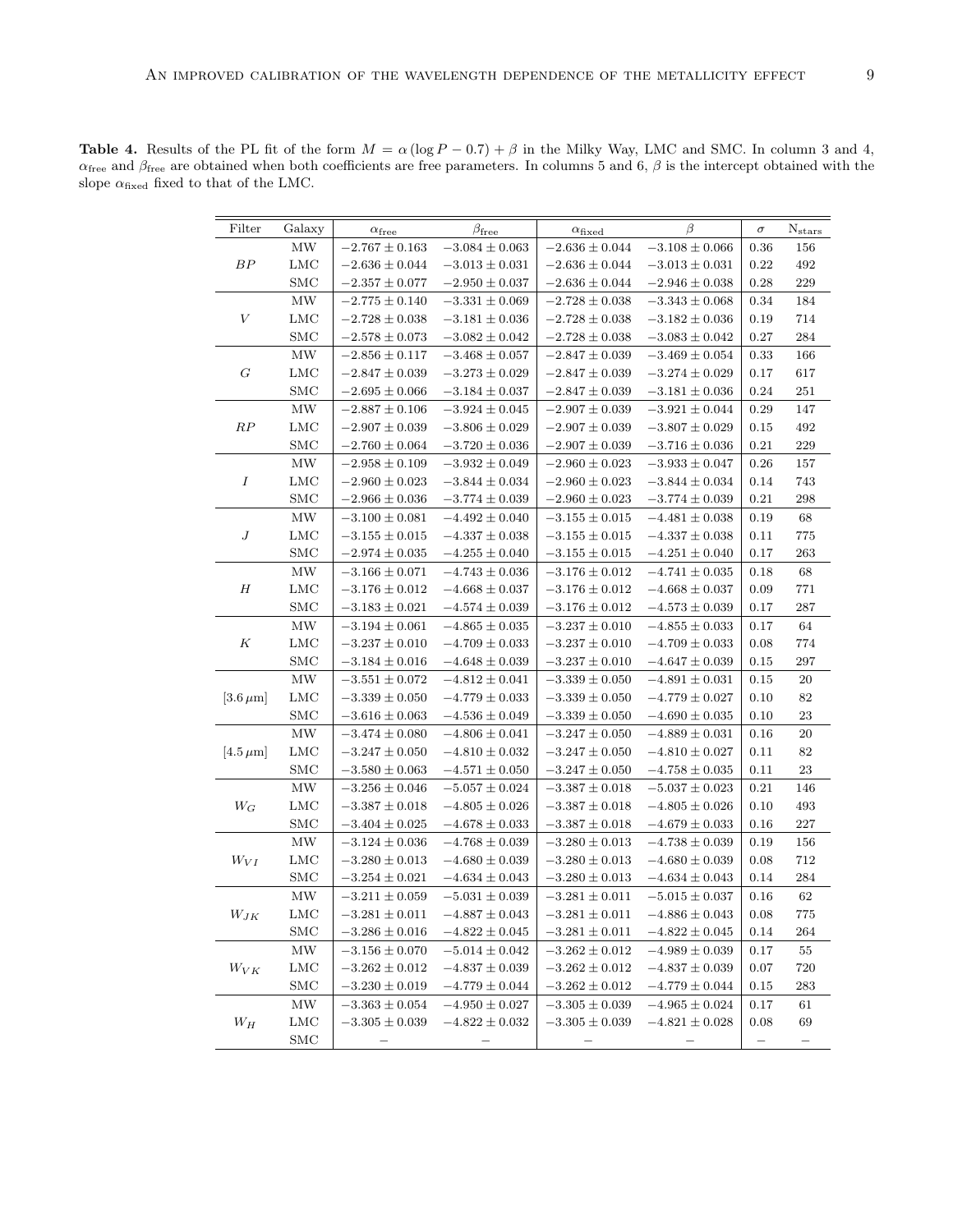

<span id="page-9-1"></span>Figure 2. Top: PL slope  $(\alpha)$  in the Milky Way and Magellanic Clouds represented with wavelength. Bottom: PL intercept  $(\beta)$  obtained in the Milky Way and Magellanic Clouds with a slope fixed to that of the LMC, represented with wavelength.

represented in Fig. [2.](#page-9-1) In all filters, the PL slope obtained for the LMC sample is in agreement to better than  $3\sigma$  with that in the MW and SMC samples, except for the J band and  $[4.5 \mu m]$  band where the LMC and SMC slopes differ by  $4\sigma$ . Overall, we see no strong evidence to reject the hypothesis of a common slope in the three galaxies (see Sect. [4.2\)](#page-9-0).

As expected, the dispersion of the PL relation decreases significantly from the optical to the infrared, which is directly a consequence of the sensitivity of each filter to the extinction and of the width of the instability strip. In the Milky Way as well as in both Magellanic Clouds, the PL slope  $\alpha$  becomes steeper and the PL intercept  $\beta$  becomes more negative (i.e. brighter) from the optical towards the infrared. Only the *Spitzer* [4.5  $\mu$ m] band does not follow this trend, which was already noticed by [Marengo et al.](#page-17-41) [\(2010\)](#page-17-41), [Freedman et al.](#page-17-21) [\(2011\)](#page-17-21) and [Scowcroft et al.](#page-17-30) [\(2011\)](#page-17-30). This may be due to the presence of a large CO absorption band aligned with the  $[4.5 \,\mu\text{m}]$  filter. For this reason, in section [5.3,](#page-10-1) the [4.5  $\mu$ m] filter is ignored in the fit of the  $\gamma = f(\lambda)$  relation. In the Wesenheit  $W_H$  band we obtain a slope of  $-3.305 \pm 0.039$  mag/dex in the LMC which is fully compatible with the slope of  $-3.299 \pm 0.015$  mag/dex derived by the SH0ES team [\(Riess et al.](#page-17-2) [2022\)](#page-17-2).

In the Milky Way, the PL relation generally shows a larger dispersion than in the Magellanic Clouds because of the higher extinction and non-uniform distances. The PL relations in Wesenheit indices show a low dispersion, as expected from their insensitivity to extinction. In some filters only a small number of Cepheids is listed in Table [4:](#page-8-0) this is due to the various selection criteria applied to the samples, such as the upper limit of 1.4 on the RUWE parameter, the limited radius around the SMC center and the cuts in periods. Finally, for a given filter, the PL intercept in the Milky Way is more negative than in the LMC and even more than in the SMC, indicating a negative sign for the  $\gamma$  term.

#### 4.2. The PLZ relation

<span id="page-9-0"></span>After fixing the slope of the PL relation to that of the LMC (Table [4\)](#page-8-0) in the three galaxies, we solve for Eq. [4](#page-7-2) with a Monte Carlo sampling where both the intercepts  $(\beta)$  and the mean [Fe/H] values of each sample are free to vary within their error bars. The  $\gamma$  and  $\delta$  coefficients obtained for the PLZ relation are listed in Table [5.](#page-10-2)

All  $\gamma$  values over a wavelength range of 0.5 – 4.5  $\mu$ m are negative (with a significance of  $1.8\sigma$  to  $8.5\sigma$ ), meaning that metal-rich Cepheids are brighter than metalpoor ones. The  $\gamma$  values range between  $-0.122 \pm$ 0.069 mag/dex (in  $W_{VI}$ ) and  $-0.444 \pm 0.052$  mag/dex  $(in W<sub>G</sub>)$  with a dispersion of 0.06 mag/dex. In all filters, the  $\gamma$  values are in good agreement with those obtained by [Gieren et al.](#page-17-10) [\(2018\)](#page-17-10) and [B21,](#page-16-6) especially in the NIR, but significantly stronger than the effect detected by Wielgórski et al. [\(2017\)](#page-18-1), which was close to zero (see discussion in Sect. [5.4\)](#page-11-0). The metallicity effect in Gaia filters is similar to that in ground optical filters  $(V, I)$ , however the  $G$  band and  $W_G$  Wesenheit index show a stronger effect (see discussion in Sect. [5.1\)](#page-10-3).

We note that our  $\gamma$  value in  $W_{VI}$  is slightly weaker than other estimates from the literature, although they are consistent within the error bars. While the optical photometry for LMC and SMC Cepheids is in the same system (OGLE-IV) and their comparison produces a stronger  $\gamma$  term, apparent V and I magnitudes for Galactic Cepheids are taken from [Berdnikov](#page-16-7) [\(2008\)](#page-16-7), a compilation of disparate observations made with various instruments, and a larger-than-budgeted zeropoint difference may explain this difference. Additionally, using HST photometry in F555W and F814W [\(Riess et al.](#page-17-23) [2019,](#page-17-23) [2021\)](#page-17-14) in place of  $V$  and  $I$  respectively returns a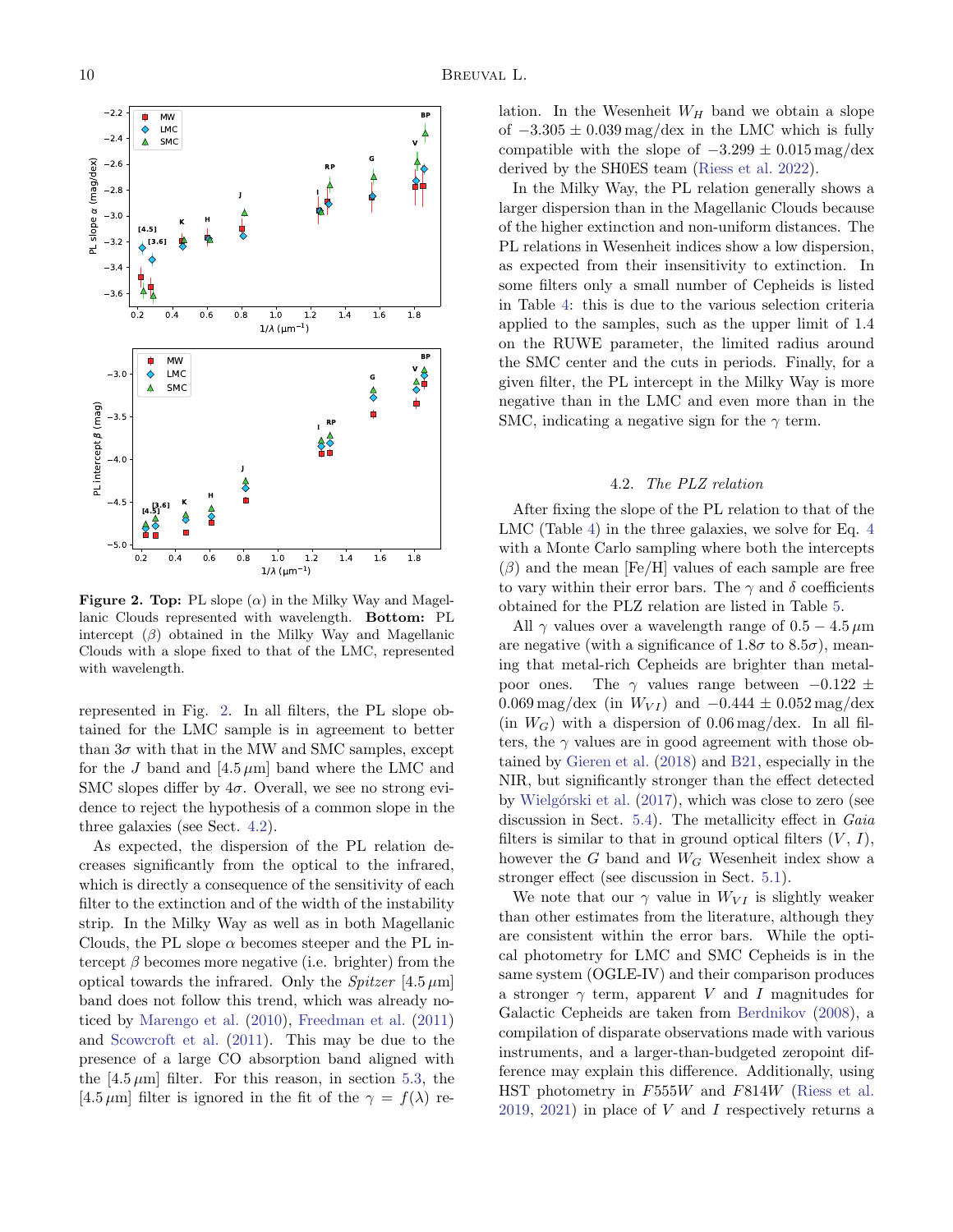<span id="page-10-2"></span>**Table 5.** Results of the fit of the form  $\beta = \gamma$  [Fe/H] +  $\delta$  (Eq. [4\)](#page-7-2) obtained from a comparison of the PL intercepts  $(\beta)$  in the Milky Way, LMC and SMC. The slope  $\alpha$  is fixed to that of the LMC sample (see Table [4\)](#page-8-0).

| Filter          | $\gamma$   | $\sigma$ | $\delta$ | $\sigma$ | $N_{stars}$ |
|-----------------|------------|----------|----------|----------|-------------|
| B P             | $-0.195$   | 0.091    | $-3.092$ | 0.047    | 877         |
| V               | $-0.312$   | 0.098    | $-3.312$ | 0.050    | 1182        |
| G               | $-0.350$   | 0.081    | $-3.427$ | 0.041    | 1034        |
| $_{RP}$         | $-0.241$   | 0.069    | $-3.903$ | 0.034    | 868         |
| I               | $-0.189$   | 0.076    | $-3.919$ | 0.037    | 1198        |
| J               | $-0.278$   | 0.067    | $-4.455$ | 0.032    | 1106        |
| H               | $-0.184$   | 0.064    | $-4.730$ | 0.029    | 1126        |
| K               | $-0.262$   | 0.060    | $-4.828$ | 0.026    | 1135        |
| $[3.6 \,\mu m]$ | $-0.236$   | 0.059    | $-4.872$ | 0.026    | 125         |
| $[4.5 \,\mu m]$ | $-0.158$   | 0.057    | $-4.875$ | 0.025    | 125         |
| $W_G$           | $-0.444$   | 0.052    | $-4.996$ | 0.021    | 866         |
| $W_{VI}$        | $-0.122\,$ | 0.069    | $-4.729$ | 0.032    | 1152        |
| $W_{JK}$        | $-0.239$   | 0.069    | $-4.992$ | 0.032    | 1101        |
| $W_{V\,K}$      | $-0.267$   | 0.072    | $-4.960$ | 0.033    | 1058        |
| $(*)$<br>$W_H$  | $-0.291$   | 0.075    | $-4.940$ | 0.021    | 130         |

Note: (∗) Does not include SMC sample (no HST photometry) or individual metallicities in the MW or Cepheids in SN Ia hosts as used in [Riess et al.](#page-17-2) [\(2022\)](#page-17-2).

steeper metallicity effect of about −0.2 mag/dex, closer to the value from the literature (although it does not include the SMC sample for which there is no HST photometry available).

Finally, in the  $W_H$  Wesenheit index based on pure HST photometry of Milky Way and LMC Cepheids, we obtain a metallicity effect of  $-0.291 \pm 0.075$  mag/dex, in agreement with the value of  $-0.217 \pm 0.046$  mag/dex derived by the SH0ES team from a broader range of data from the MW, LMC, SMC, NGC 4258 and gradients in SN Ia hosts [\(Riess et al.](#page-17-2) [2022\)](#page-17-2).

We tested the hypothesis of a common slope in the three galaxies by fixing the slope to that of the SMC sample instead of that of the LMC one: we obtained similar  $\gamma$  values at the 0.4 $\sigma$  level or better, confirming the validity of our hypothesis.

# 5. DISCUSSION

#### <span id="page-10-0"></span>5.1. Potential issues with the Gaia G filter

<span id="page-10-3"></span>In the *Gaia* Wesenheit index  $W_G$ , we derive a strong effect of  $-0.444 \pm 0.052$  mag/dex, confirming the previous result by [Ripepi et al.](#page-17-42) [\(2022\)](#page-17-42) who obtained  $-0.520 \pm 0.090$  mag/dex from Milky Way Cepheids. The metallicity effect in this Wesenheit index is surprisingly strong compared to other filters or other Wesenheit

indices, but is comparable to that in the Gaia G band. This could be explained by the particularly large width of the G filter (almost 800 nm) and suggests that the results based on Gaia G band photometry should be treated particularly carefully. For these reasons, the G band is ignored in the fit of the relation between  $\gamma$ and  $\lambda$  in Fig. [3.](#page-11-1) Additionally, Wesenheit indices have been established to minimize the effects of interstellar extinction, however they are not totally independent of the reddening law since they rely on the  $R$  coefficient (see Sect. [3\)](#page-6-0).

### 5.2. Reddening law

The correction for dust extinction and the assumption of a reddening law are critical steps in the calibration of the distance scale. The parameter  $R_V = A_V / E(B - V)$ is related to the average size of dust grains and gives a physical basis for the variations in extinction curves. Although the differences in  $R_V$  are relatively small between the Milky Way and Magellanic Clouds, they can still impact the calibration of the Leavitt law. In the Milky Way, most studies are based on the assumption  $R_V = 3.1$  [\(Cardelli et al.](#page-16-11) [1989\)](#page-16-11), while [Gordon et al.](#page-17-43) [\(2003\)](#page-17-43) report an average of  $R_V = 3.41 \pm 0.06$  in the LMC and  $R_V = 2.74 \pm 0.13$  in the SMC. They conclude that LMC and SMC extinction curves are similar qualitatively to those derived in the Milky Way. But even in the Milky Way the extinction curve was shown to be highly spatially variable [\(Fitzpatrick et al.](#page-16-12) [2019\)](#page-16-12).

Assuming a different reddening law or  $R_V$  value across different galaxies is possible but more complex (see [Riess](#page-17-2) [et al.](#page-17-2) [2022,](#page-17-2) Appendix D). Since the  $R$  ratio in Wesenheit indices multiplies a color term, it requires to separate the contribution of the color that results from dust reddening by first subtracting the intrinsic color of Cepheids, which can be done using a period-color relation. However, [Riess et al.](#page-17-2) [\(2022\)](#page-17-2) concluded that determining individual values of  $R$  was not very informative due to large uncertainties on both color and brightness.

In the present work, we assumed a uniform  $R_V$  value of 3.1 but we include an uncertainty of 0.1 on this parameter, which is usually neglected in most studies, even when combining Cepheid samples in different galaxies. For each  $R_{\lambda}$  value, we also included the uncertainties on the  $A_{\lambda}/A_V$  ratios listed in [Wang & Chen](#page-18-7) [\(2019\)](#page-18-7).

### 5.3. A relationship between  $\gamma$  and  $\lambda$

<span id="page-10-1"></span>As the filters used in this analysis cover a large wavelength range, we can measure a dependence between the metallicity term  $\gamma$  and the wavelength. When fitting a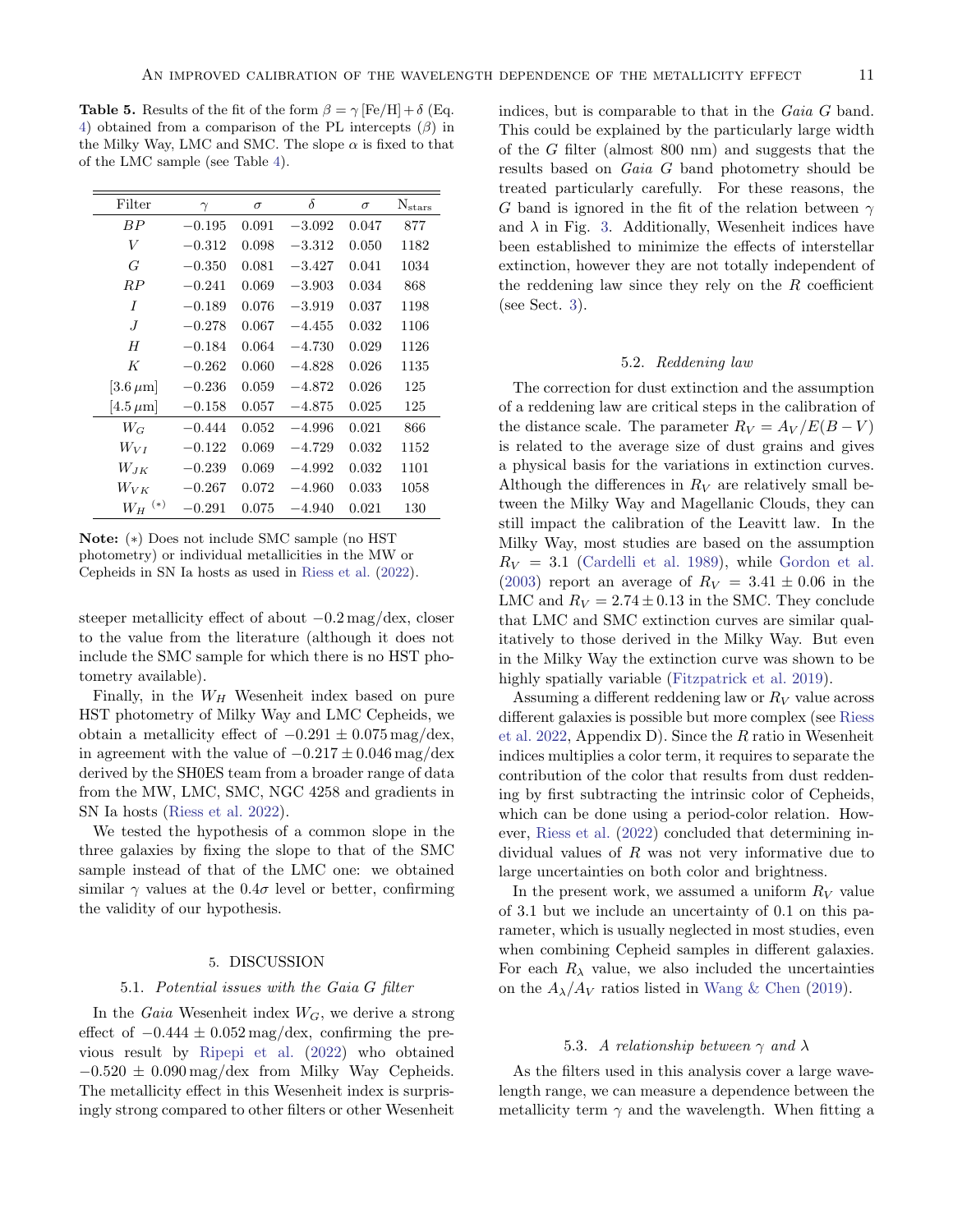

<span id="page-11-1"></span>**Figure 3.** Metallicity effect  $(\gamma)$  as a function of wavelength  $(\lambda)$ .

linear relationship between  $\gamma$  and  $1/\lambda$  through the points of Fig. [3](#page-11-1) after excluding the  $[4.5 \,\mu\text{m}]$  filter (see Sect. [4.1\)](#page-7-4) and the  $G$  band (see Sect. [5.1\)](#page-10-3), we derive the following relation:

<span id="page-11-2"></span>
$$
\gamma = \frac{0.001 \pm 0.030}{\lambda} - (0.237 \pm 0.031) \tag{5}
$$

with  $\sigma = 0.06$  mag/dex. The slope of Eq. [5](#page-11-2) shows that the metallicity effect is uniform over the wavelength range  $0.5 - 4.5 \mu m$ . Compared to the luminosity dependence it suggests that Cepheid colors are relatively insensitive to metallicity. To verify this is not related to any use of Cepheid colors to estimate reddening, when the reddening estimates based on color are discarded from the analysis (i.e. only the reddening maps by [Green et al.](#page-17-32) [\(2019\)](#page-17-32) are used), we obtain a similar flat slope  $(-0.003 \pm 0.031 \text{ mag/dex})$  which confirms the previous finding.

## <span id="page-11-0"></span>5.4. Comparison with other empirical estimates of  $\gamma$

The recognition of a  $\gamma$  term is relatively recent owing to necessary improvements in data quality (i.e., parallaxes, reddenings, Cepheid photometry, metallicity and Cloud geometry) which have accrued in the last two decades. In this section, we aim at identifying sources of differences with some previous studies. We represent some of these previously published values of the metallicity effect in Fig. [4.](#page-12-0)

[Freedman & Madore](#page-16-4) [\(2011\)](#page-16-4) used spectroscopic [Fe/H] abundances of 22 individual LMC Cepheids whose metallicities were measured by [Romaniello et al.](#page-17-15) [\(2008\)](#page-17-15), covering a range of about 0.6 dex. They derived a negative metallicity effect in the mid-IR, cancelling in the NIR and becoming positive in optical wavelengths. However, [Romaniello et al.](#page-17-16) [\(2022\)](#page-17-16) published new abundances for a larger sample of LMC Cepheids and report this time a very narrow distribution of metallicities ( $\sigma = 0.1$  dex including systematics). They also note that the abundances provided in [Romaniello et al.](#page-17-15) [\(2008\)](#page-17-15) were significantly affected by a systematic error in the data reduction and analysis, and they confirm that the previous data are compatible with the same narrow spread observed for the new values. This shows that the LMC cannot be used to internally measure the metallicity effect and explains differences in the findings of [Freedman & Madore](#page-16-4) [\(2011\)](#page-16-4) (see [Romaniello et al.](#page-17-16) [2022,](#page-17-16) for further discussion).

Wielgórski et al. [\(2017\)](#page-18-1) performed a purely differential calibration of the  $\gamma$  term by comparing the Leavitt law across the full span of the LMC and SMC. Assuming the detached eclipsing binary distance by Pietrzyński et al. [\(2013\)](#page-17-44) and [Graczyk et al.](#page-17-45) [\(2014\)](#page-17-45) respectively, they obtained a metallicity effect consistent with zero in the optical and NIR. Updating the mean LMC metallicity with the recent value by [Romaniello et al.](#page-17-16) [\(2022\)](#page-17-16) or/and replacing the DEB distances by the most precise ones by Pietrzyński et al. [\(2019\)](#page-17-4) and [Graczyk et al.](#page-17-5) [\(2020\)](#page-17-5) does not yield significant differences with the Wielgórski et al. [\(2017\)](#page-18-1) results. However, we find that the size of the re-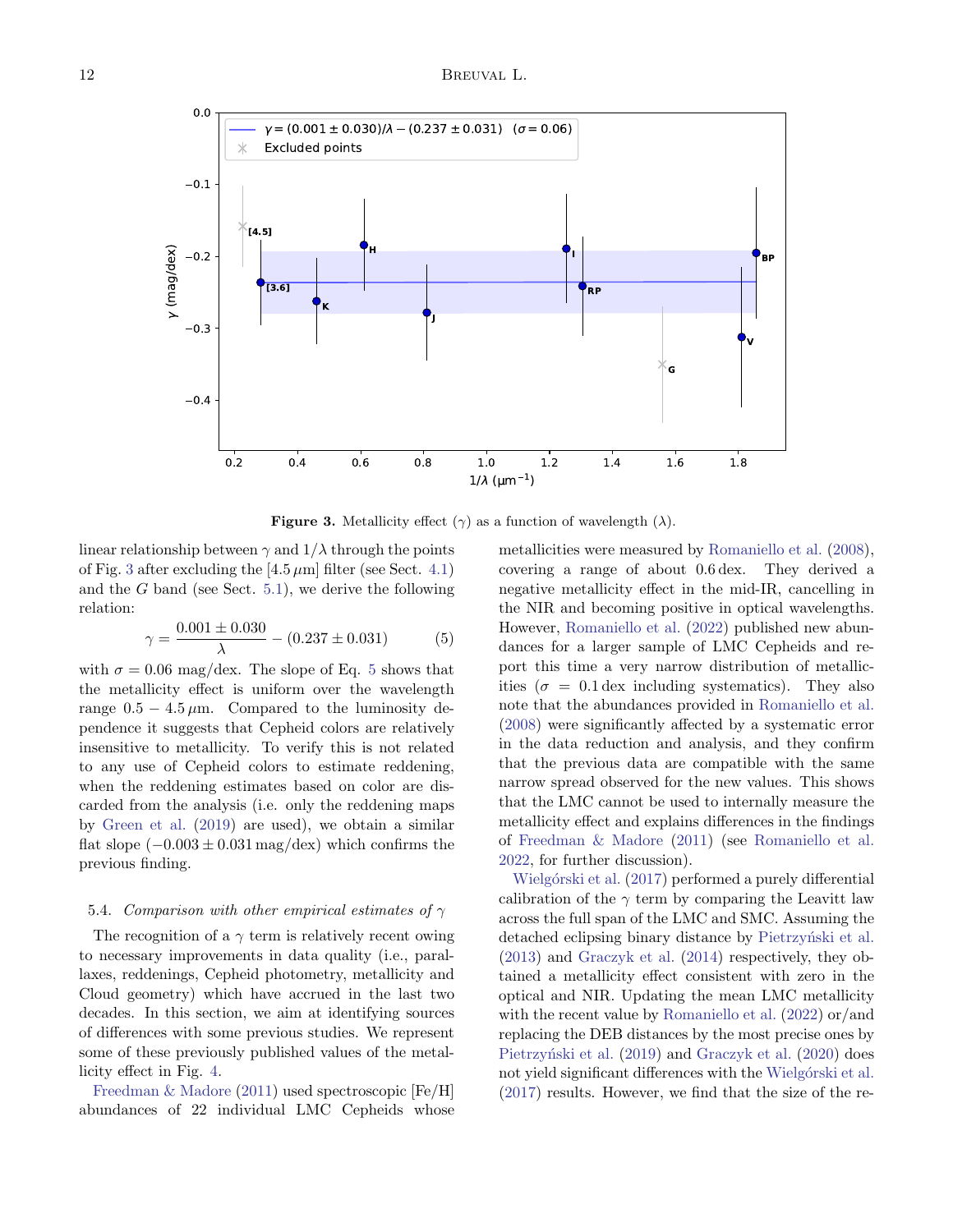

<span id="page-12-0"></span>Figure 4. Evolution of the metallicity term  $\gamma$  in different filters over time. Open square symbols indicate the studies in which we identified issues which likely affect the accuracy of the corresponding  $\gamma$  values. The open star symbol in the bottom figure indicates that the present work in  $W_H$  does not include HST photometry for the SMC sample. References: (Ke98): [Kennicutt](#page-17-17) [et al.](#page-17-17) [\(1998\)](#page-17-17), (Sa04): [Sakai et al.](#page-17-18) [\(2004\)](#page-17-18), (Ma06): [Macri et al.](#page-17-7) [\(2006\)](#page-17-7), (Sc09): [Scowcroft et al.](#page-17-8) [\(2009\)](#page-17-8), (R09): [Riess et al.](#page-17-19) [\(2009\)](#page-17-19), (FM11): [Freedman & Madore](#page-16-4) [\(2011\)](#page-16-4), (St11): [Storm et al.](#page-18-0) [\(2011a\)](#page-18-0), (R11): [Riess et al.](#page-17-20) [\(2011\)](#page-17-20), (Gr13): [Groenewegen](#page-17-9) [\(2013\)](#page-17-9), (R16): [Riess et al.](#page-17-22) [\(2016\)](#page-17-22), (Wi17): Wielgórski et al. [\(2017\)](#page-18-1), (Gi18): [Gieren et al.](#page-17-10) [\(2018\)](#page-17-11), (Gr18): [Groenewegen](#page-17-11) (2018), (R19): [Riess et al.](#page-17-23) [\(2019\)](#page-17-23), (Ri20): [Ripepi et al.](#page-17-12) [\(2020\)](#page-17-12), (Ri21): [Ripepi et al.](#page-17-13) [\(2021\)](#page-17-13), (R22): [Riess et al.](#page-17-2) [\(2022\)](#page-17-2), (Br21): [Breuval et al.](#page-16-6) [\(2021\)](#page-16-6), (Br22): present work. The dashed colored line represents the prediction of  $\gamma$  from [Anderson et al.](#page-16-5) [\(2016\)](#page-16-5) using Geneva evolution models including the effects of rotation.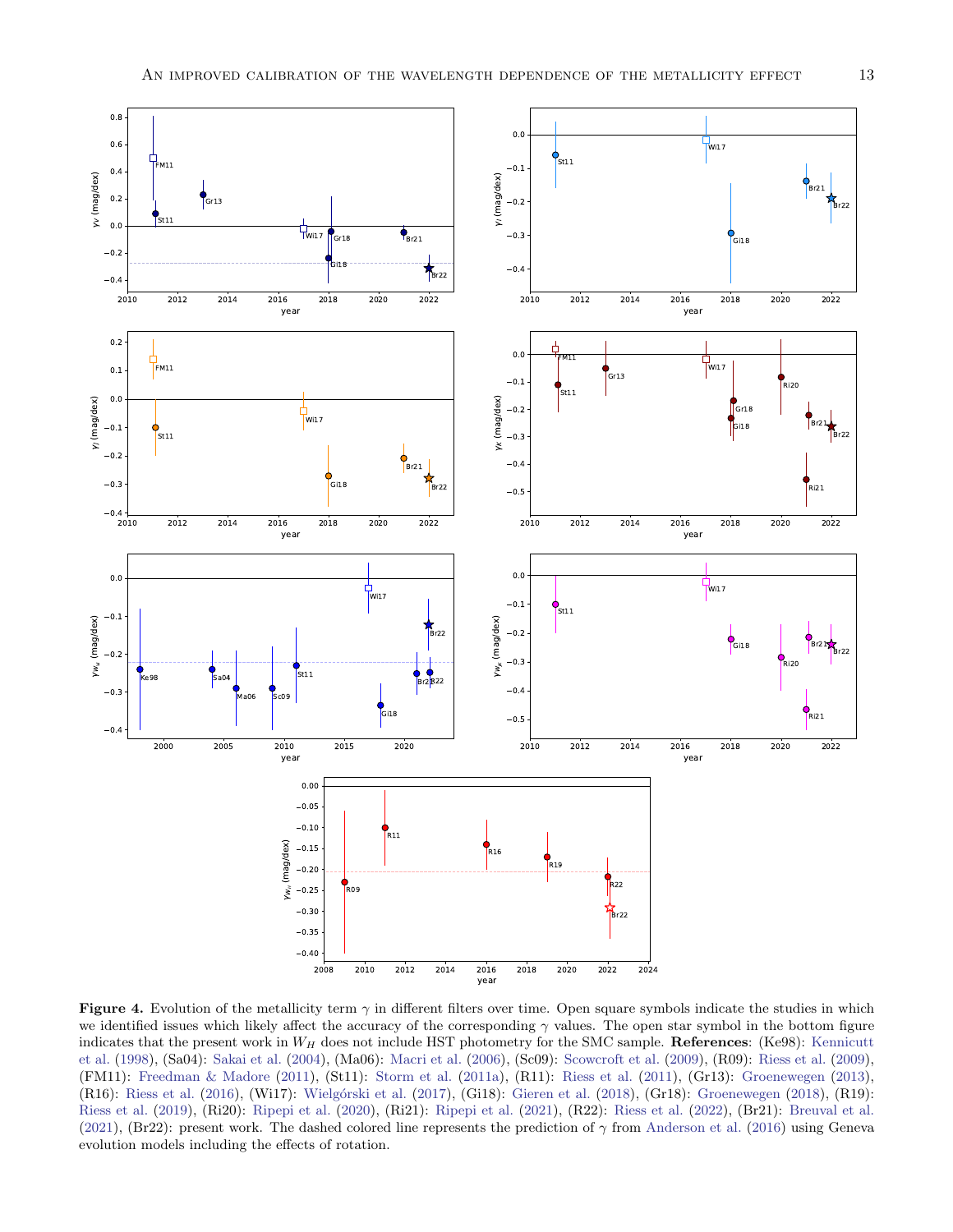

<span id="page-13-0"></span>**Figure 5.** Metallicity effect ( $\gamma$ ) (top left panel), PL scatter (top right panel) and PL intercept (bottom panel) in the  $W_{JK}$ band as a function of the radius of the SMC region considered. The values are based on the dataset and method adopted by Wielgórski et al. [\(2017\)](#page-18-1). Blue points are the values found in the same conditions as Wielgórski et al. (2017) and green points represent the values obtained after correcting for the SMC geometry [\(Graczyk et al.](#page-17-5) [2020\)](#page-17-5).

gion and its depth considered around the SMC center considerably impacts the value of the  $\gamma$  term. The sensitivity of  $\gamma$  to the size of the region adopted in the SMC is due to the elongated shape of this galaxy along the line of sight. Despite the geometry correction performed in Sect. [2.4,](#page-5-1) Cepheids at larger distance to the SMC center show a larger scatter, as shown in Fig. [5,](#page-13-0) likely due to the shortcoming of the planar model at greater radii (and farther from the region it was defined by the DEBs). Thus the distances to Cepheids in outer regions of the SMC may differ significantly from the mean SMC distance modeled from the DEBs, perhaps due to the structures of the Magellanic stream [\(Nidever et al.](#page-17-46) [2008\)](#page-17-46).

We can reproduce the findings of Wielgórski et al. [\(2017\)](#page-18-1) by neglecting the correction for the SMC geometry and when considering all SMC Cepheids  $(R > 2$  deg) for which we obtain the same low metallicity dependence as Wielgórski et al. [\(2017\)](#page-18-1). However the  $\gamma$  term becomes more negative when we retain Cepheids in a smaller region and it reaches  $-0.150 \,\text{mag}/\text{dex}$  for  $R < 0.6 \,\text{deg}$ .

When the geometry of the SMC is included in apparent magnitudes,  $\gamma$  is particularly stable between  $R = 0.6$  deg and  $R = 2 \text{ deg with a value of } -0.150 \text{ mag}/\text{dex}$ . This demonstrates that the very low metallicity effect found by Wielgórski et al. [\(2017\)](#page-18-1) is likely due to unaccounted for differences in depth: limiting their analysis to a narrower region of the SMC and applying geometry corrections would yield a  $\gamma$  value no longer consistent with zero. We note that the  $\gamma$  values described in this section and represented in Fig. [5](#page-13-0) differ from our results listed in Table [5](#page-10-2) since they are based on the data and method from Wielgórski et al. [\(2017\)](#page-18-1) (i.e. LMC and SMC samples only).

[Owens et al.](#page-17-47) [\(2022\)](#page-17-47) (hereafter [OW22\)](#page-17-47) compared Cepheids and geometric distances in the MW, LMC, and SMC and claim poor agreement, attributing this to an error in Gaia EDR3 parallaxes and proposing a large, positive Gaia parallax offset coupled with no Cepheid metallicity term (including for the commonly found one in  $W_{VI}$ , with the consequence of a shorter Cepheid dis-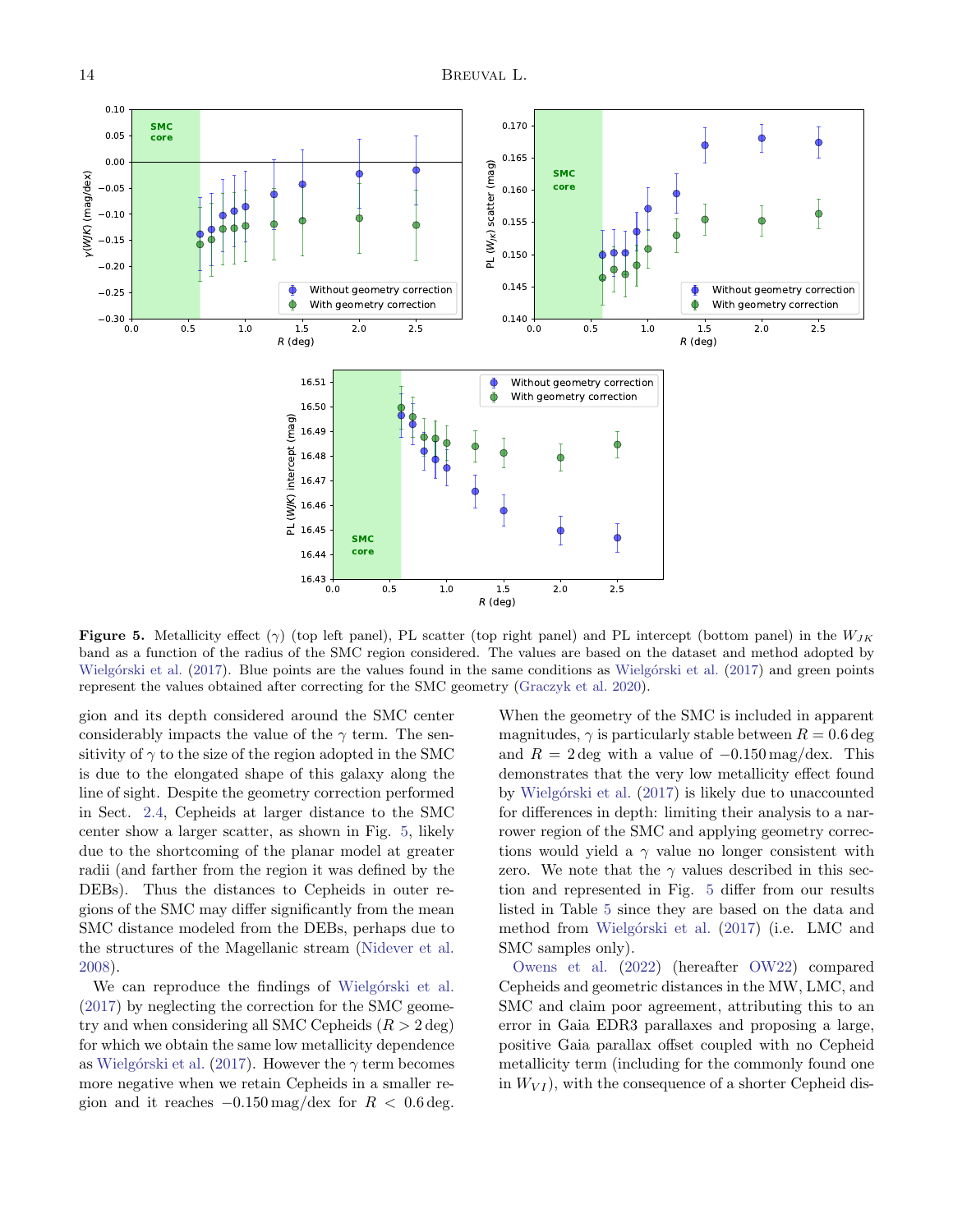tance scale and higher Hubble constant<sup>[2](#page-14-0)</sup>. There are numerous, important differences in the data used by [OW22](#page-17-47) and ours. [OW22](#page-17-47) largely employs older and less consistently calibrated photometry and reddening esti-mates<sup>[3](#page-14-1)</sup> and a much smaller sample of MW Cepheids in the optical, 37 vs the ∼150 used here. We also use specific high-quality, space-based Cepheid photometry from HST (MW, LMC) and Gaia (MW, LMC, SMC) not used in the [OW22](#page-17-47) study. It is beyond the scope of this study to analyze the impacts of the older and newer data samples but we would not be surprised if they produce systematic differences at the few hundreths of a magnitude level relevant to the  $\sim$  0.1 mag effects of metallicity (e.g., between the LMC and SMC).

However, we identify two specific differences in the measurements between the LMC and SMC which appear to impact the OW22 calculation and which are independent of Gaia and its calibration. The difference in distance between the DEBs in the LMC and SMC is given by [Graczyk et al.](#page-17-5) [\(2020\)](#page-17-5) as  $0.500 \pm 0.017$  mag. The excess difference we find between the SMC core and the LMC (Table 4) averaged across all bands is 0.08 mag (SMC Cepheids are net fainter). For the 0.34 dex difference in Cloud metallicity, the metallicity term is then  $\sim 0.24$  mag per dex. [OW22](#page-17-47) give a best differential distance of  $0.511 \pm 0.056$  mag, for an excess of  $0.01$ mag, 0.07 mag smaller than found here and implying a negligible metallicity term in all bands (including the Wesenheit band,  $W_{VI}$  which has generally been found

- <span id="page-14-0"></span><sup>2</sup> The  $+18$   $\mu$ as Gaia offset for bright objects proposed by [OW22](#page-17-47) conflicts with the  $∼$  -15  $\mu$ as mean of the measurements external to Gaia as summarized by [Lindegren et al.](#page-17-33) [\(2021\)](#page-17-33) and shown in Figure 1 by [Li et al.](#page-17-48) [\(2022\)](#page-17-48). This offset also makes Cepheids in the OW22 fainter by 0.074 mag, the Clouds closer by that amount and raises the local Hubble constant and its present tension by  $\sim 3.5\%$  without a metallicity term. In contrast, the metallicity term between the Clouds and MW presented here rather than a large, positive Gaia offset provides the consistency between the Gaia and DEB distances as they are the same size and direction.
- <span id="page-14-1"></span><sup>3</sup> For the MW NIR, [OW22](#page-17-47) photometry is from [Welch et al.](#page-18-10) [\(1984\)](#page-18-10), [Laney & Stobie](#page-17-49) [\(1992\)](#page-17-49), [Barnes et al.](#page-16-13) [\(1997\)](#page-16-13) whereas ours is from Monson  $&$  Pierce [\(2011\)](#page-17-24) with the latter having twice as many Cepheids and better calibration. For MW reddenings, [OW22](#page-17-47) uses the [Fernie et al.](#page-16-10) [\(1995\)](#page-16-10) database, a literature compilation of photoelectric photometry from uncommon bandpasses with a mean era of the 1980's and the [Cardelli et al.](#page-16-11) [\(1989\)](#page-16-11) reddening law, products that have not benefitted from the modern widefield studies from Pan-STARRS and SDSS like Bayestar [Green](#page-17-32) [et al.](#page-17-32) [\(2019\)](#page-17-32). For the LMC NIR data, [OW22](#page-17-47) uses 92 Cepheids from [Persson et al.](#page-17-26) [\(2004\)](#page-17-26) whereas this study augments that with >750 Cepheids from [Macri et al.](#page-17-25) [\(2015\)](#page-17-25). For the SMC NIR data, [OW22](#page-17-47) uses data from [Laney & Stobie](#page-17-50) [\(1986\)](#page-17-50), [Welch et al.](#page-18-10) [\(1984\)](#page-18-10) and [Storm et al.](#page-18-11) [\(2004\)](#page-18-11), whereas we use a larger sample from [Ripepi et al.](#page-17-27) [\(2016\)](#page-17-27) and [Kato et al.](#page-17-28) [\(2007\)](#page-17-28).



<span id="page-14-2"></span>Figure 6. Metallicity effect predicted by [Anderson et al.](#page-16-5) [\(2016\)](#page-16-5) using the Geneva evolution models including rotation.

to be −0.2 mag/dex, see Table [1\)](#page-1-0). However, as Figure [5](#page-13-0) shows the depth of the SMC at large radii adds dispersion and reduces the apparent distance. The [OW22](#page-17-47) study uses SMC data from [Scowcroft et al.](#page-17-31) [\(2016\)](#page-17-31) with a radius from the core of up to 2 degrees. [Scowcroft](#page-17-31) [et al.](#page-17-31) [\(2016\)](#page-17-31) also noted a large spatial dependence in Cepheid distance across the greater region of the SMC. The combination of correcting for the geometry (of 0.03 mag, given but not applied in [OW22\)](#page-17-47) and limiting to the core  $( $0.6$  degrees here) accounts for  $0.06$  mag of$ the 0.07 mag difference with our study and thus the difference between a moderate or negligible metallicity term in all bands. We think the known depth of the SMC and observed reduction in Cepheid PL scatter by correcting for the DEB-based geometry and limiting to the core where most of the DEBs are found provides a strong argument this yields a more accurate result. An additional 25% increase in the metallicity term between the LMC and SMC comes from the decrease in the metallicity difference between the Clouds between [Romaniello et al.](#page-17-15) [\(2008\)](#page-17-15) used by [OW22](#page-17-47) and [Romaniello](#page-17-16) [et al.](#page-17-16) [\(2022\)](#page-17-16) used here.

# 5.5. Comparison between empirical estimates and theoretical predictions

While empirical estimates of the metallicity term of the PL relation have become more precise due to better parallaxes [\(Gaia Collaboration et al.](#page-17-37) [2021\)](#page-17-37), reddening estimates, Cepheid photometry, and knowledge of Cloud geometry, they may appear to conflict with earlier pre-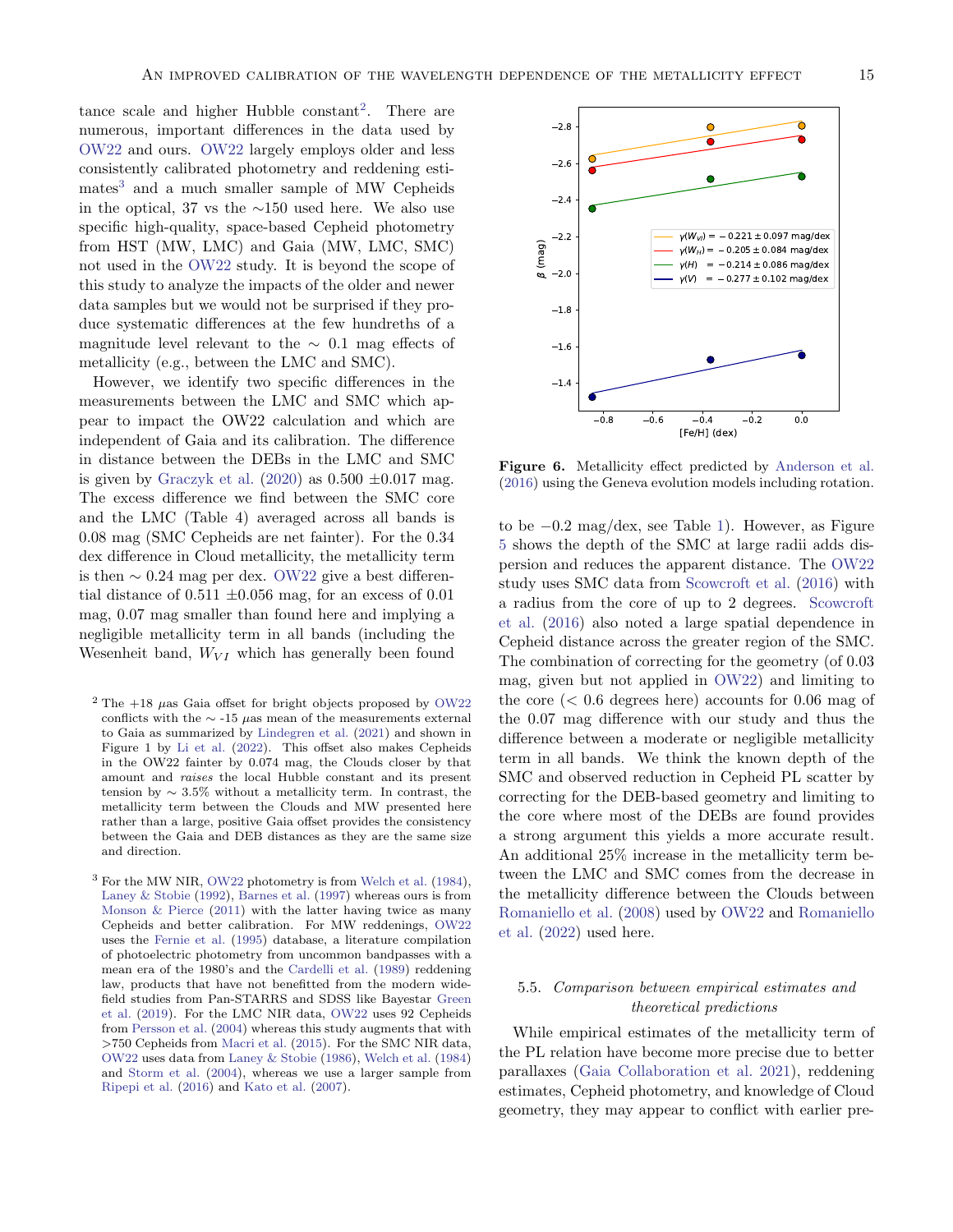|                            | Breuval et al. (2021)                         | Present work                                            |
|----------------------------|-----------------------------------------------|---------------------------------------------------------|
| Filters:                   | V, I, J, H, K                                 | V, I, J, H, K                                           |
|                            |                                               | $Gaia\ G, BP, RP$                                       |
|                            |                                               | <i>Spitzer</i> [3.6], [4.5]                             |
| Wesenheit indices:         | $W_{VI}$ , $W_{JK}$                           | $W_{VI}$ , $W_{JK}$                                     |
|                            |                                               | $W_{VK}, W_H$ (HST), $W_G$ (Gaia)                       |
| Reddening law:             | $A_{\lambda}/A_V$ from Cardelli et al. (1989) | $A_{\lambda}/A_V$ from Wang & Chen (2019)               |
|                            |                                               | + uncertainties on $A_{\lambda}/A_V$ values             |
|                            |                                               | + uncertainties on $R_V$ (3.1 ± 0.1)                    |
| Gaia EDR3 parallax ZP:     | Lindegren et al. $(2021)$                     | Lindegren et al. $(2021)$                               |
|                            | $\varpi = \varpi_0 - \mathrm{ZP}_{L21}$       | $\varpi = \varpi_0 - (ZP_{L21} + 0.014 \,\mu\text{as})$ |
| LMC metallicity:           | $[Fe/H] = -0.34 \pm 0.06$ dex                 | $[Fe/H] = -0.407 \pm 0.020 \text{ dex}$                 |
|                            | (Gieren et al. 2018)                          | (Romaniello et al. 2022)                                |
| Reddening for MW Cepheids: | A13, K08, LC07, S07, A12, F95                 | (a) Bayestar dust map (Green et al. 2019)               |
|                            |                                               | (b) Period-color relation (Riess et al. 2022)           |
|                            |                                               | (c) SPIPS method (Trahin et al. 2021)                   |
| Reddening for LMC and      | Górski et al. (2020)                          | Skowron et al. (2021)                                   |
| SMC Cepheids:              | reddening maps                                | reddening maps                                          |
| $V, I$ photometry for      | OGLE-IV (Soszyński et al. 2015)               | OGLE-IV (Soszyński et al. 2015)                         |
| LMC Cepheids               |                                               | + Shallow Survey (Ulaczyk et al. 2013)                  |

<span id="page-15-1"></span>Table 6. Main improvements and updates between [Breuval et al.](#page-16-6) [\(2021\)](#page-16-6) and the present analysis.

References: (A13): [Anderson et al.](#page-16-14) [\(2013\)](#page-16-14), (K08): [Kovtyukh et al.](#page-17-51) [\(2008\)](#page-17-51), (LC07): [Laney & Caldwell](#page-17-52) [\(2007\)](#page-17-52), (S07): Sziládi et al. [\(2007\)](#page-18-12), (A12): [Acharova et al.](#page-16-15) [\(2012\)](#page-16-15), (F95): [Fernie et al.](#page-16-10) [\(1995\)](#page-16-10).

dictions from the theory [\(Bono et al.](#page-16-1) [1999,](#page-16-1) [2008;](#page-16-2) [Caputo](#page-16-3) [et al.](#page-16-3) [2000;](#page-16-3) [Marconi et al.](#page-17-6) [2005\)](#page-17-6). However, these early models also often combined simultaneous variations of the iron and helium content, factors which according to those models run counter to each other and which does not provide a standard reference for the value of  $\gamma$ .

More recently, [Anderson et al.](#page-16-5) [\(2016\)](#page-16-5) adopted the Geneva stellar evolution models by [Georgy et al.](#page-17-54) [\(2013\)](#page-17-54) that include the effects of stellar shellular rotation. They predicted the PL relation in  $V$ ,  $H$ ,  $W_{VI}$  and  $W_H$  for three different metal abundances ( $Z = 0.014$ , 0.006, and 0.002, selected to match the MW, LMC and SMC Cepheids mean metallicity, respectively) and separately on the red and blue edge of the instability strip. We averaged the PL intercepts  $\beta$  listed in Table 2 of [Anderson et al.](#page-16-5) [\(2016\)](#page-16-5) on both edges for the second crossing of the instability strip, and represented them with [Fe/H] on Fig. [6.](#page-14-2) We find that the variation of these intercepts with [Fe/H] yield a negative metallicity effect of  $\gamma \sim -0.2$  mag/dex across the optical and NIR, consistent with our present results. While additional theoretical studies are warranted, the agreement found here is quite promising.

### 6. CONCLUSIONS AND PERSPECTIVES

<span id="page-15-0"></span>The results by [Breuval et al.](#page-16-6) [\(2021\)](#page-16-6) suggested a possible dependence of  $\gamma$  with wavelength, but were based on only five filters. To explore this question, we extended the wavelength range by including new mid-IR  $(Spitzer)$ and optical  $(Gaia)$  bands. We were able to take this analysis one step further by improving the technique and updating the data wherever it was possible. All the improvements included in this study are listed in Table [6](#page-15-1) and compared with the previous [Breuval et al.](#page-16-6) [\(2021\)](#page-16-6) paper. We note that the uncertainties on the  $\gamma$  terms presented in this paper are not significantly smaller compared with previous analysis, despite the several improvements included: this is because we now include the uncertainties on the reddening law and on the  $R_V$ values, which were not considered previously.

We report values of the metallicity effect on the Cepheid PL relation in 10 filters from  $0.5 \mu m$  to  $4.5 \mu m$ and in 5 Wesenheit indices, including the HST based Wesenheit index  $W_H$  used for the SH0ES distance lad-der [\(Riess et al.](#page-17-2) [2022\)](#page-17-2). We obtain a negative  $\gamma$  term in all bands, meaning that metal-rich Cepheids are brighter than metal-poor ones, in agreement with all recent em-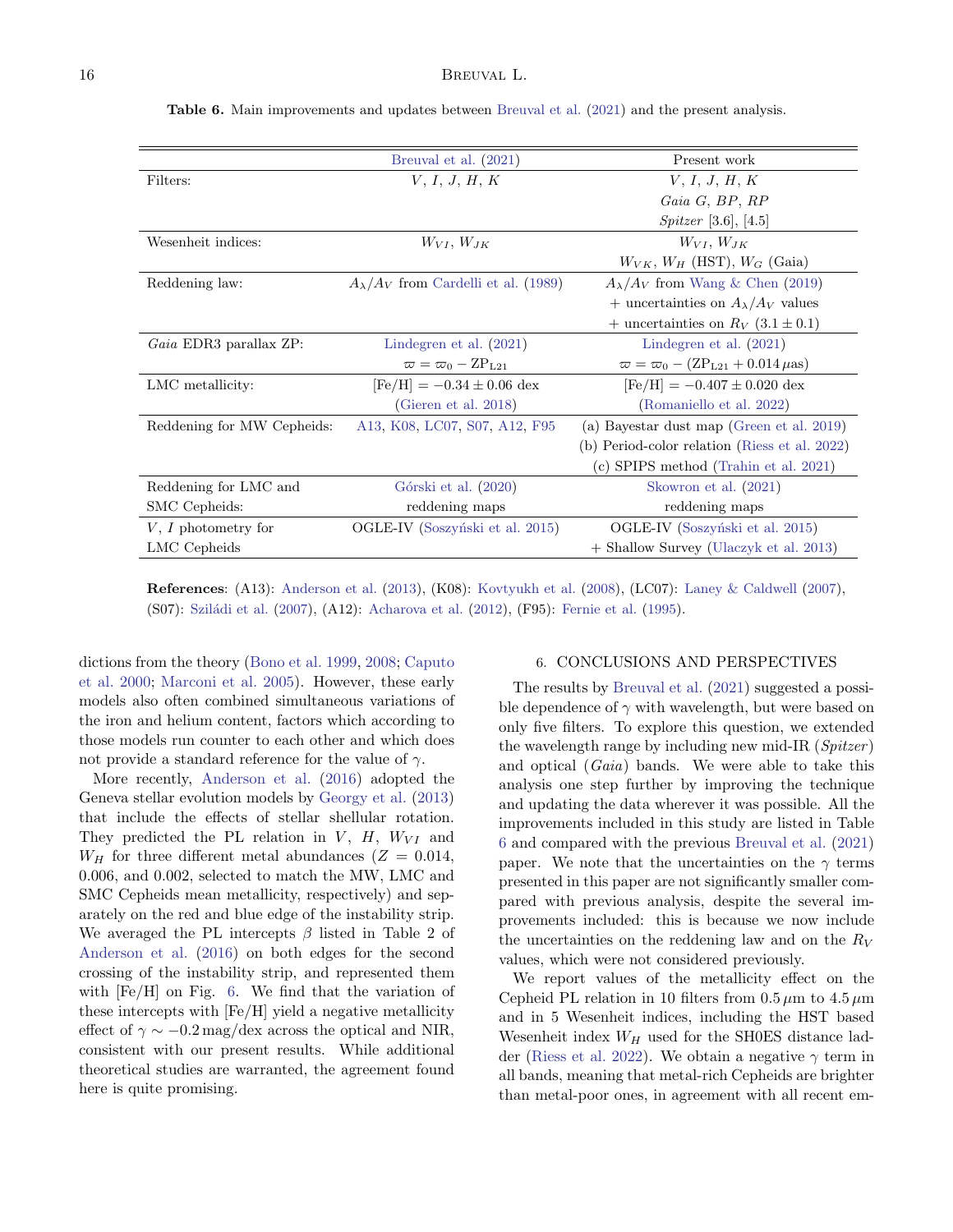pirical studies. We find a globally uniform value of  $\gamma$ from optical to mid-IR filters, showing that the main influence of metallicity on Cepheids is in their brightness rather than color.

While our results are largely consistent with recent measurements, we track differences in two studies, (Wielgórski et al. [2017;](#page-18-1) [Owens et al.](#page-17-47) [2022\)](#page-17-47) that employ the SMC to a depth effect. Correcting for the geometry and limiting the radius to the SMC core is shown to narrow the distance range resulting in a sample insured to be at the same distance as the DEBs that also produces a metallicity term on the same trend line as seen between the MW and LMC.

Comparing Cepheids over a sufficiently large metallicity range still requires to combine different samples of Cepheids located in several galaxies, having different distances, photometric systems, dust distribution and properties (e.g. reddening law), which implies large systematic uncertainties. In the near future, it should be possible to reduce the impact of these systematics and to increase the precision of the  $\gamma$  term thanks to the 4th Gaia data release. Ideally, these new distance measurements will have to be combined with consistent metallicity estimates of all Milky Way Cepheids obtained in a single system, spanning a wide range of abundances. In this sense, improvements are also expected from the use of recently published [\(Ripepi](#page-17-13) [et al.](#page-17-13) [2021;](#page-17-13) [Romaniello et al.](#page-17-16) [2022;](#page-17-16) [da Silva et al.](#page-16-16) [2022\)](#page-16-16) and upcoming abundance catalogs for MW, LMC and

SMC Cepheids, which should again help to calibrate the metallicity effect with a better accuracy.

# ACKNOWLEDGEMENTS

L.B. is grateful to C. A. L. Bailer Jones, F. Arénou, B. Trahin, R. I. Anderson and A. Mérand for fruitful discussions that helped to improve this paper. We wish to thank L. M. Macri for providing the photometric transformations to the 2MASS system. The research leading to these results has received funding from the European Research Council (ERC) under the European Union's Horizon 2020 research and innovation program (projects CepBin, grant agreement 695099, and UniverScale, grant agreement 951549). This work has made use of data from the European Space Agency (ESA) mission Gaia (http://www.cosmos.esa.int/gaia), processed by the Gaia Data Processing and Analysis Consortium (DPAC, http://www.cosmos.esa.int/web/gaia/dpac/consortium). Funding for the DPAC has been provided by national institutions, in particular the institutions participating in the Gaia Multilateral Agreement. This research made use of Astropy7, a community-developed core Python package for Astronomy [\(Astropy Collaboration et al.](#page-16-17) [2018\)](#page-16-17). We used the SIMBAD and VIZIER databases and catalog access tool at the CDS, Strasbourg (France), and NASA's Astrophysics Data System Bibliographic Services.

## REFERENCES

- <span id="page-16-15"></span>Acharova, I. A., Mishurov, Y. N., & Kovtyukh, V. V. 2012, MNRAS, 420, 1590
- <span id="page-16-14"></span>Anderson, R. I., Eyer, L., & Mowlavi, N. 2013, MNRAS, 434, 2238
- <span id="page-16-5"></span>Anderson, R. I., Saio, H., Ekström, S., Georgy, C., & Meynet, G. 2016, A&A, 591, A8
- <span id="page-16-17"></span>Astropy Collaboration, Price-Whelan, A. M., Sipőcz, B. M., et al. 2018, AJ, 156, 123
- <span id="page-16-9"></span>Bailer-Jones, C. A. L., Rybizki, J., Fouesneau, M., Demleitner, M., & Andrae, R. 2021, AJ, 161, 147
- <span id="page-16-13"></span>Barnes, T. G., I., Fernley, J. A., Frueh, M. L., et al. 1997, Publications of the Astronomical Society of the Pacific, 109, 645
- <span id="page-16-7"></span>Berdnikov, L. N. 2008, VizieR Online Data Catalog, 2285, 0
- <span id="page-16-1"></span>Bono, G., Caputo, F., Castellani, V., & Marconi, M. 1999, ApJ, 512, 711
- <span id="page-16-2"></span>Bono, G., Caputo, F., Fiorentino, G., Marconi, M., & Musella, I. 2008, ApJ, 684, 102
- <span id="page-16-6"></span>Breuval, L., Kervella, P., Wielgórski, P., et al. 2021, ApJ, 913, 38
- <span id="page-16-3"></span>Caputo, F., Marconi, M., Musella, I., & Santolamazza, P. 2000, A&A, 359, 1059
- <span id="page-16-11"></span>Cardelli, J. A., Clayton, G. C., & Mathis, J. S. 1989, ApJ, 345, 245
- <span id="page-16-8"></span>Clementini, G., Ripepi, V., Molinaro, R., et al. 2019, A&A, 622, A60
- <span id="page-16-16"></span>da Silva, R., Crestani, J., Bono, G., et al. 2022, arXiv e-prints, arXiv:2202.07945
- <span id="page-16-0"></span>Di Valentino, E., Mena, O., Pan, S., et al. 2021, arXiv e-prints, arXiv:2103.01183
- <span id="page-16-10"></span>Fernie, J. D., Evans, N. R., Beattie, B., & Seager, S. 1995, Information Bulletin on Variable Stars, 4148
- <span id="page-16-12"></span>Fitzpatrick, E. L., Massa, D., Gordon, K. D., Bohlin, R., & Clayton, G. C. 2019, ApJ, 886, 108
- <span id="page-16-4"></span>Freedman, W. L., & Madore, B. F. 2011, ApJ, 734, 46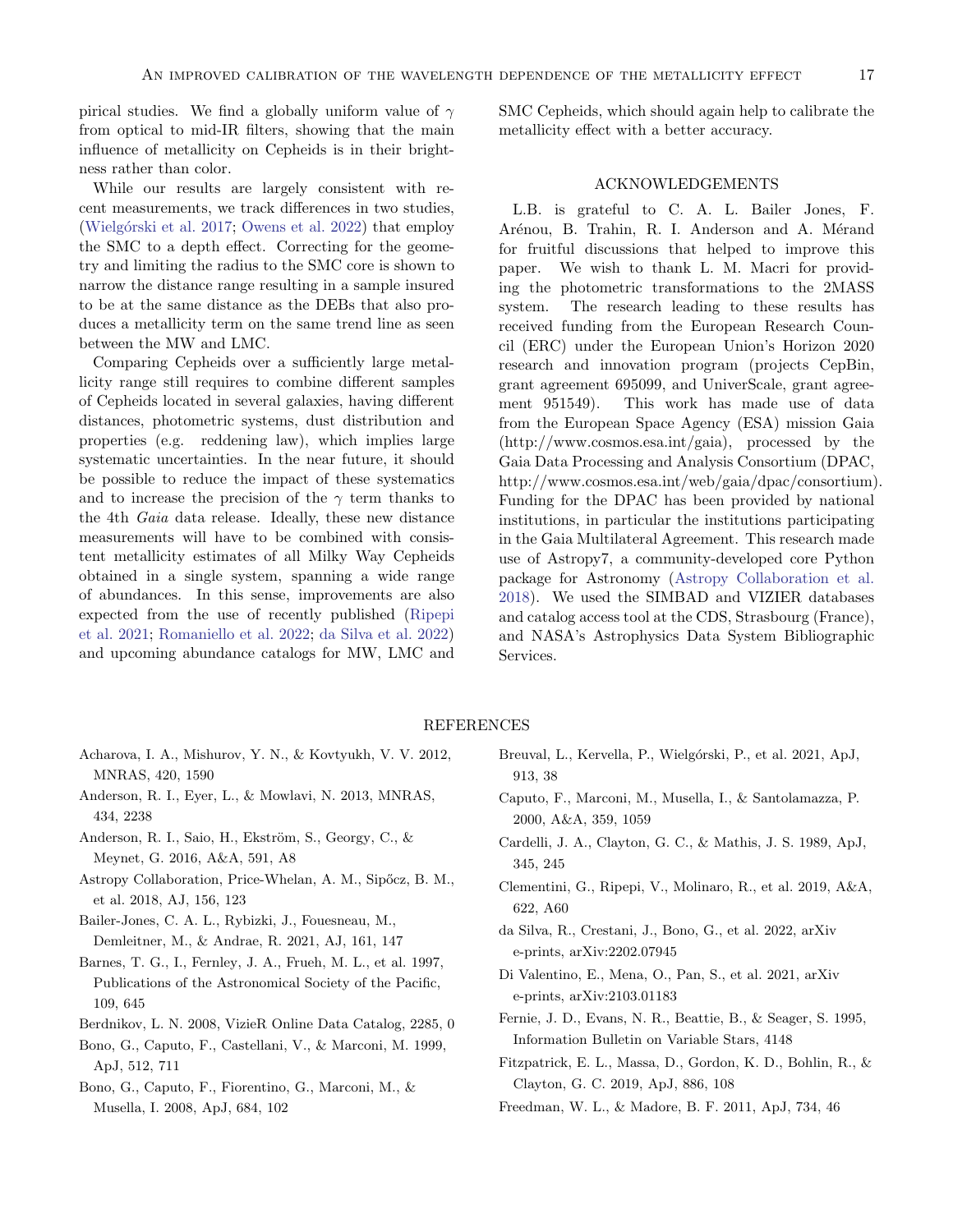- <span id="page-17-1"></span>Freedman, W. L., Madore, B. F., Gibson, B. K., et al. 2001, ApJ, 553, 47
- <span id="page-17-21"></span>Freedman, W. L., Madore, B. F., Scowcroft, V., et al. 2011, AJ, 142, 192
- <span id="page-17-37"></span>Gaia Collaboration, Brown, A. G. A., Vallenari, A., et al. 2021, A&A, 649, A1
- <span id="page-17-34"></span>Genovali, K., Lemasle, B., Bono, G., et al. 2014, A&A, 566, A37
- <span id="page-17-35"></span>Genovali, K., Lemasle, B., da Silva, R., et al. 2015, A&A, 580, A17
- <span id="page-17-54"></span>Georgy, C., Ekström, S., Granada, A., et al. 2013, A&A, 553, A24
- <span id="page-17-10"></span>Gieren, W., Storm, J., Konorski, P., et al. 2018, A&A, 620, A99
- <span id="page-17-43"></span>Gordon, K. D., Clayton, G. C., Misselt, K. A., Landolt, A. U., & Wolff, M. J. 2003, ApJ, 594, 279
- <span id="page-17-53"></span>Górski, M., Zgirski, B., Pietrzyński, G., et al. 2020, ApJ, 889, 179
- <span id="page-17-45"></span>Graczyk, D., Pietrzyński, G., Thompson, I. B., et al. 2014, ApJ, 780, 59
- <span id="page-17-23"></span><span id="page-17-5"></span>—. 2020, ApJ, 904, 13
- <span id="page-17-32"></span>Green, G. M., Schlafly, E., Zucker, C., Speagle, J. S., & Finkbeiner, D. 2019, ApJ, 887, 93
- <span id="page-17-19"></span><span id="page-17-9"></span>Groenewegen, M. A. T. 2013, A&A, 550, A70
- <span id="page-17-22"></span><span id="page-17-20"></span><span id="page-17-11"></span>—. 2018, A&A, 619, A8
- <span id="page-17-38"></span>Jacyszyn-Dobrzeniecka, A. M., Skowron, D. M., Mróz, P., et al. 2016, AcA, 66, 149
- <span id="page-17-28"></span><span id="page-17-2"></span>Kato, D., Nagashima, C., Nagayama, T., et al. 2007, PASJ, 59, 615
- <span id="page-17-17"></span>Kennicutt, Robert C., J., Stetson, P. B., Saha, A., et al. 1998, ApJ, 498, 181
- <span id="page-17-51"></span>Kovtyukh, V. V., Soubiran, C., Luck, R. E., et al. 2008, MNRAS, 389, 1336
- <span id="page-17-52"></span>Laney, C. D., & Caldwell, J. A. R. 2007, MNRAS, 377, 147
- <span id="page-17-50"></span><span id="page-17-49"></span>Laney, C. D., & Stobie, R. S. 1986, MNRAS, 222, 449
- —. 1992, Astronomy and Astrophysics Supplement Series, 93, 93
- <span id="page-17-0"></span>Leavitt, H. S., & Pickering, E. C. 1912, Harvard College Observatory Circular, 173, 1
- <span id="page-17-48"></span>Li, S., Casertano, S., & Riess, A. G. 2022, arXiv e-prints, arXiv:2202.11110
- <span id="page-17-33"></span>Lindegren, L., Bastian, U., Biermann, M., et al. 2021, A&A, 649, A4
- <span id="page-17-25"></span>Macri, L. M., Ngeow, C.-C., Kanbur, S. M., Mahzooni, S., & Smitka, M. T. 2015, AJ, 149, 117
- <span id="page-17-7"></span>Macri, L. M., Stanek, K. Z., Bersier, D., Greenhill, L. J., & Reid, M. J. 2006, ApJ, 652, 1133
- <span id="page-17-40"></span>Madore, B. F. 1982, ApJ, 253, 575
- <span id="page-17-6"></span>Marconi, M., Musella, I., & Fiorentino, G. 2005, ApJ, 632, 590
- <span id="page-17-47"></span><span id="page-17-46"></span><span id="page-17-44"></span><span id="page-17-41"></span><span id="page-17-36"></span><span id="page-17-29"></span><span id="page-17-26"></span><span id="page-17-24"></span><span id="page-17-14"></span><span id="page-17-4"></span><span id="page-17-3"></span>Marengo, M., Evans, N. R., Barmby, P., et al. 2010, ApJ, 725, 2392 Mérand, A., Kervella, P., Breitfelder, J., et al. 2015, A&A, 584, A80 Monson, A. J., Freedman, W. L., Madore, B. F., et al. 2012, ApJ, 759, 146 Monson, A. J., & Pierce, M. J. 2011, ApJS, 193, 12 Nidever, D. L., Majewski, S. R., & Butler Burton, W. 2008, ApJ, 679, 432 Owens, K. A., Freedman, W. L., Madore, B. F., & Lee, A. J. 2022, ApJ, 927, 8, doi: [10.3847/1538-4357/ac479e](http://doi.org/10.3847/1538-4357/ac479e) Persson, S. E., Madore, B. F., Krzemiński, W., et al. 2004, AJ, 128, 2239 Pietrzyński, G., Graczyk, D., Gieren, W., et al. 2013, Nature, 495, 76 Pietrzyński, G., Graczyk, D., Gallenne, A., et al. 2019, Nature, 567, 200 Planck Collaboration, Aghanim, N., Akrami, Y., et al. 2020, A&A, 641, A6 Riess, A. G., Casertano, S., Yuan, W., et al. 2021, ApJL, 908, L6 Riess, A. G., Casertano, S., Yuan, W., Macri, L. M., & Scolnic, D. 2019, ApJ, 876, 85 Riess, A. G., Macri, L., Casertano, S., et al. 2009, ApJ, 699, 539 —. 2011, ApJ, 730, 119 Riess, A. G., Macri, L. M., Hoffmann, S. L., et al. 2016, ApJ, 826, 56 Riess, A. G., Yuan, W., Macri, L. M., et al. 2022, arXiv e-prints, arXiv:2112.04510 Ripepi, V., Molinaro, R., Musella, I., et al. 2019, A&A, 625, A14 Ripepi, V., Marconi, M., Moretti, M. I., et al. 2016, ApJS, 224, 21 Ripepi, V., Catanzaro, G., Molinaro, R., et al. 2020, A&A, 642, A230 —. 2021, MNRAS Ripepi, V., Catanzaro, G., Clementini, G., et al. 2022, A&A, 659, A167 Romaniello, M., Primas, F., Mottini, M., et al. 2008, A&A, 488, 731 Romaniello, M., Riess, A., Mancino, S., et al. 2022, A&A, 658, A29 Sakai, S., Ferrarese, L., Kennicutt, Robert C., J., & Saha, A. 2004, ApJ, 608, 42 Scowcroft, V., Bersier, D., Mould, J. R., & Wood, P. R. 2009, MNRAS, 396, 1287 Scowcroft, V., Freedman, W. L., Madore, B. F., et al. 2016, ApJ, 816, 49
- <span id="page-17-42"></span><span id="page-17-39"></span><span id="page-17-31"></span><span id="page-17-30"></span><span id="page-17-27"></span><span id="page-17-18"></span><span id="page-17-16"></span><span id="page-17-15"></span><span id="page-17-13"></span><span id="page-17-12"></span><span id="page-17-8"></span>—. 2011, ApJ, 743, 76